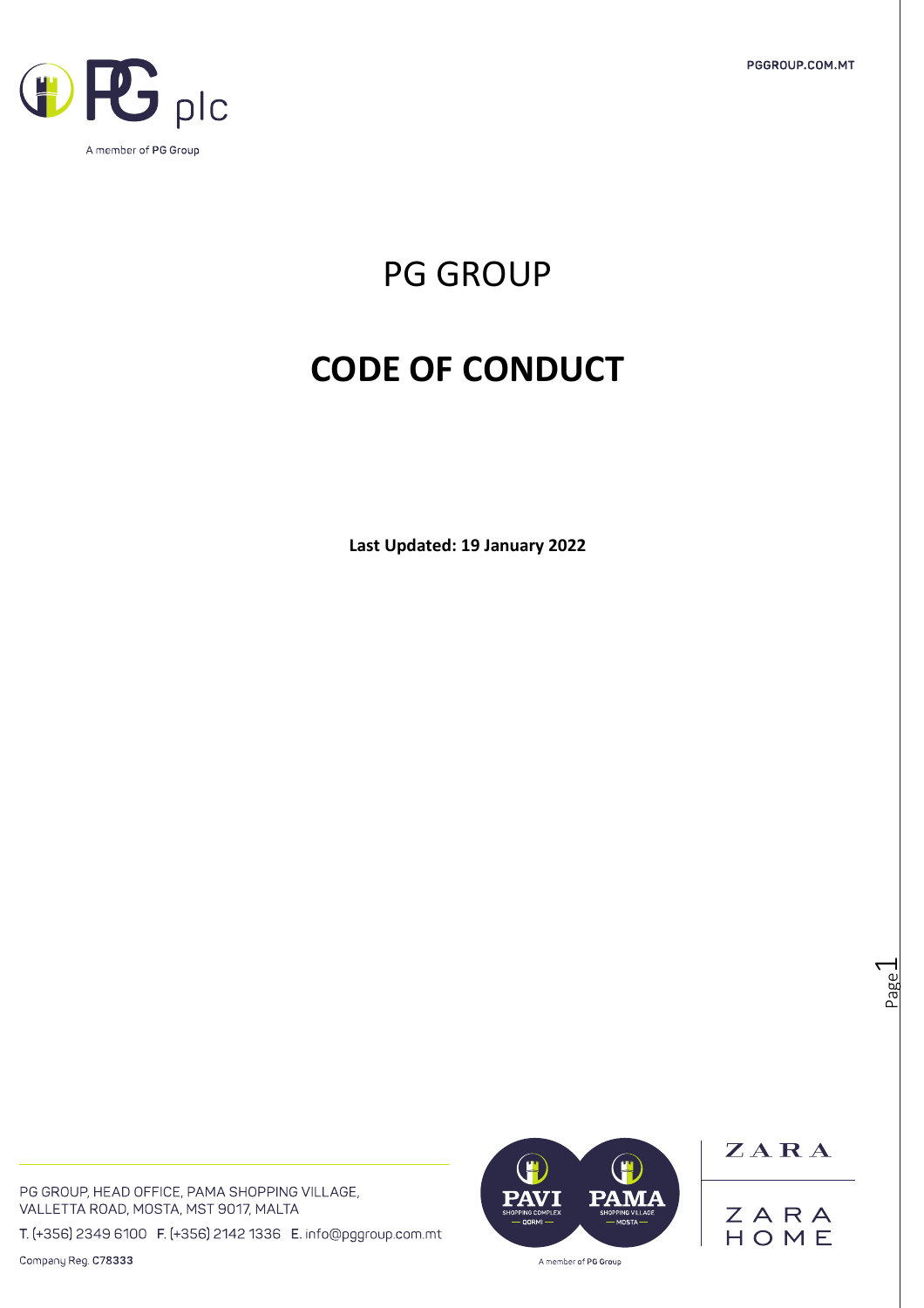

# **Index**

| 24 |
|----|

PG GROUP, HEAD OFFICE, PAMA SHOPPING VILLAGE, VALLETTA ROAD, MOSTA, MST 9017, MALTA

T. (+356) 2349 6100 F. (+356) 2142 1336 E. info@pggroup.com.mt

Company Reg. C78333



ZARA ZARA<br>HOME

Page  $\mathrel{\sim}$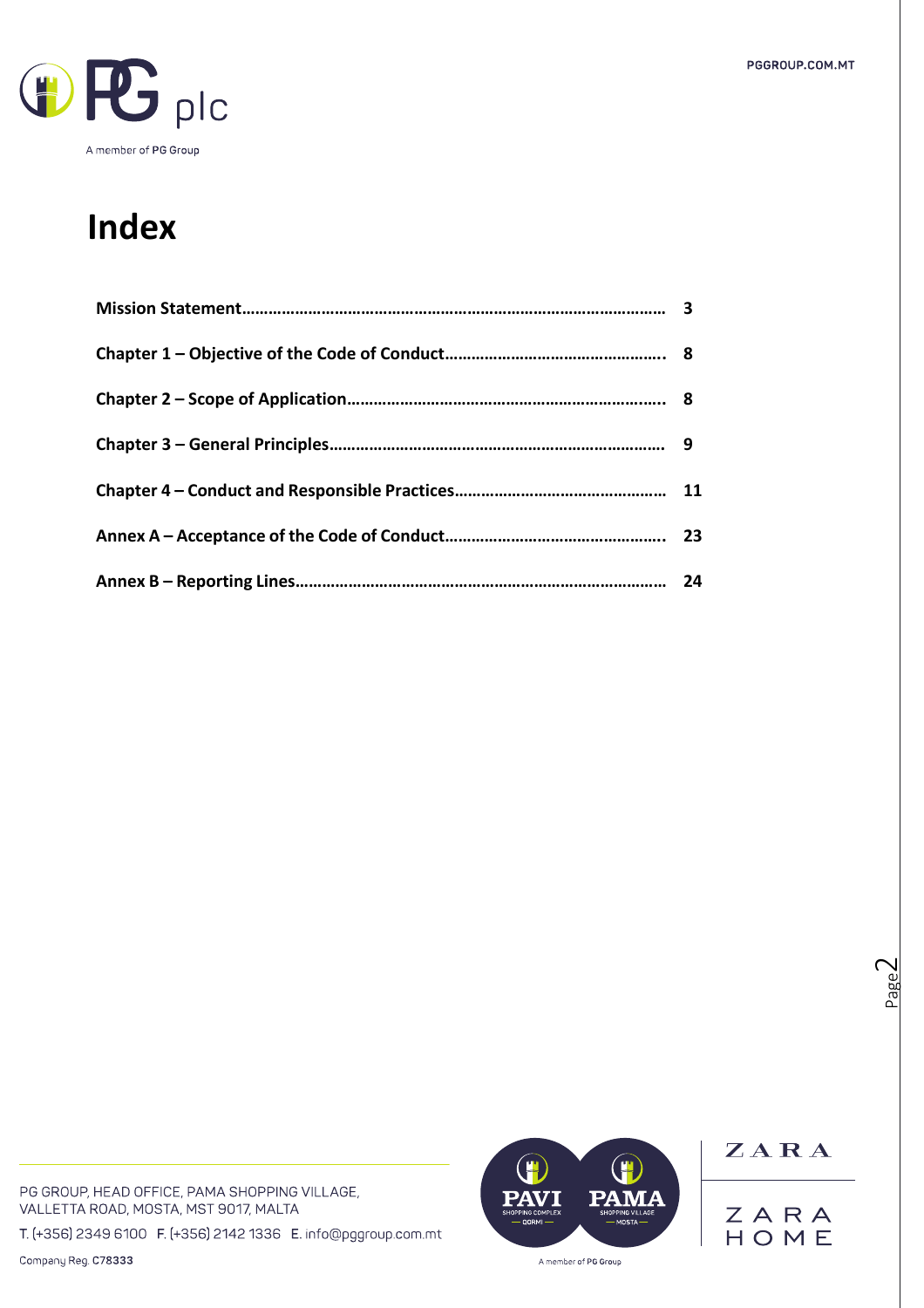

## *MISSION STATEMENT*

## **Introduction**

At the PG Group (the "**Group**"), <sup>1</sup> we are committed to cultivating the highest possible standards of ethical business conduct.

Our Code of Conduct (the "**Code**") applies to all of our employees and the directors of the various Group companies, whether said directors are employees or not (collectively, the "**Subject Persons**"), and is primarily intended to act as a benchmark of expected conduct on the part of Subject Persons.

### **Applicability of this Code of Conduct**

A copy of this Code may be found on the PG Group website [\(https://pggroup.com.mt/\)](https://pggroup.com.mt/) (the "**Website**") and should be read, understood and accepted by all Subject Persons.

In order to indicate their acceptance of the provisions of this Code, Subject Persons are required to sign the acknowledgment in 'Annex A – Acceptance of Code of Conduct', as appended to this Code, delivering the same to the Group's **Ethics & Compliance Committee** (or the **"E&C Committee"**).

### *STOP AND THINK: What are the consequences of my actions?*

**Failure on the part of a Subject Person to follow the Code can result in disciplinary and, or legal action that is proportionate to the nature of the default, up to and including suspension or termination of the employment or contractual relationship in place between the Subject Person and the Group. Amongst other negative repercussions, violations of the law could result in civil liability and, or criminal prosecution.**

### **Ethics & Compliance Committee**

The Group's E&C Committee is composed of Mr Charles Borg (CEO), Mr Malcolm Camilleri (Deputy CEO) and Ms Marthese Gatt (HR Manager). The E&C Committee is responsible for administering, and enforcing the Code in an independent, objective and consistent manner, and may update it as and when required.

PG GROUP, HEAD OFFICE, PAMA SHOPPING VILLAGE, VALLETTA ROAD, MOSTA, MST 9017, MALTA

T. (+356) 2349 6100 F. (+356) 2142 1336 E. info@pggroup.com.mt



ZARA

ZARA HOME

<sup>&</sup>lt;sup>1</sup> In this Code of Conduct, "we", "us" and "our" refer to the various PG Group companies as outlined on the PG Group website [<www.pggroup.com.mt>](http://www.pggroup.com.mt/).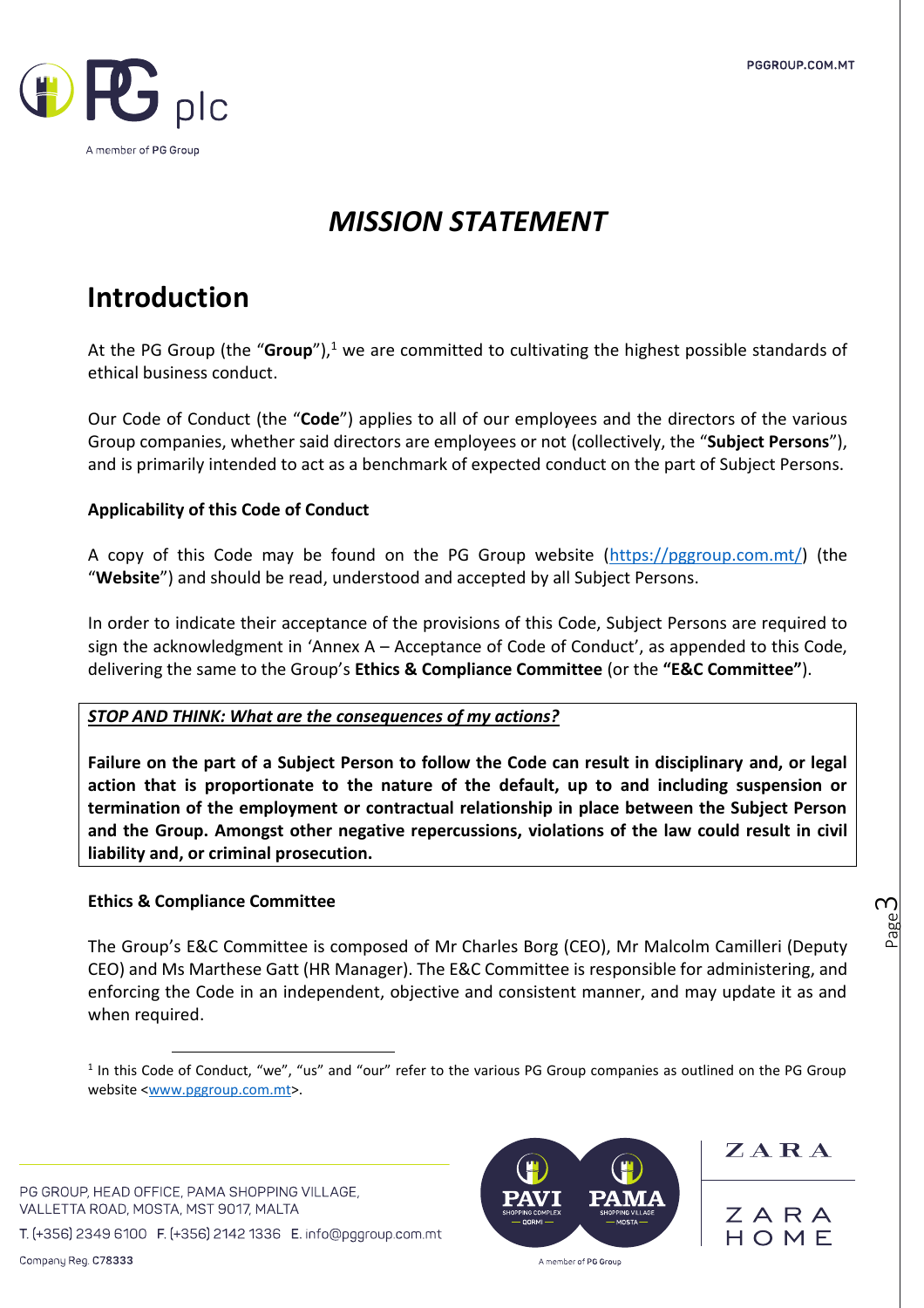

The E&C Committee will not itself adjudicate on disciplinary matters relating to a person's employment with the Group. These matters shall instead be referred to the Group's Disciplinary Committee, the workings of which are governed by the Group's Disciplinary Policy, a copy of which may be requested from the Group's Human Resources Department.

Any waivers of the Code must be approved by the Board of Directors of PG plc (C-78333) (the "**Board**"), that is the Group's parent company, or the Board's appointee/s. On the rare occasion that a waiver is approved, we will disclose it if we are required to do so by law.

Please note that, for added transparency, the E&C Committee is overseen by the Board.

## **Our Core Values**

The PG Group was set up with a clear vision, that of placing its customers at the heart of all of its activities by:

- delivering a unique shopping experience;
- providing quality products at great value; and
- exceeding customer expectations in terms of service and quality.

The PG Group has, since its inception, promoted a strong set of core values which it strives to honour. It is these values that drive the Group forward in its conduct and character, consequently assisting it in its efforts to realise its vision:

### *Honesty and Integrity*

We are honest, fair, transparent and consistent in our actions, dealings and decisions. We cultivate an approach based on respect towards others. We follow the highest moral and ethical standards, and, accordingly, hold ourselves responsible and accountable for our actions. Our intention is to set an example in all that we do.

### *Quality*

We constantly strive for excellence in delivering our products and services to the community. We work in accordance with the highest professional standards and endeavour at all times to learn and improve. We are always up for new challenges and take them on with enthusiasm and dedication.

PG GROUP, HEAD OFFICE, PAMA SHOPPING VILLAGE, VALLETTA ROAD, MOSTA, MST 9017, MALTA

T. (+356) 2349 6100 F. (+356) 2142 1336 E. info@pggroup.com.mt



ZARA

Page 4

ZARA HOMF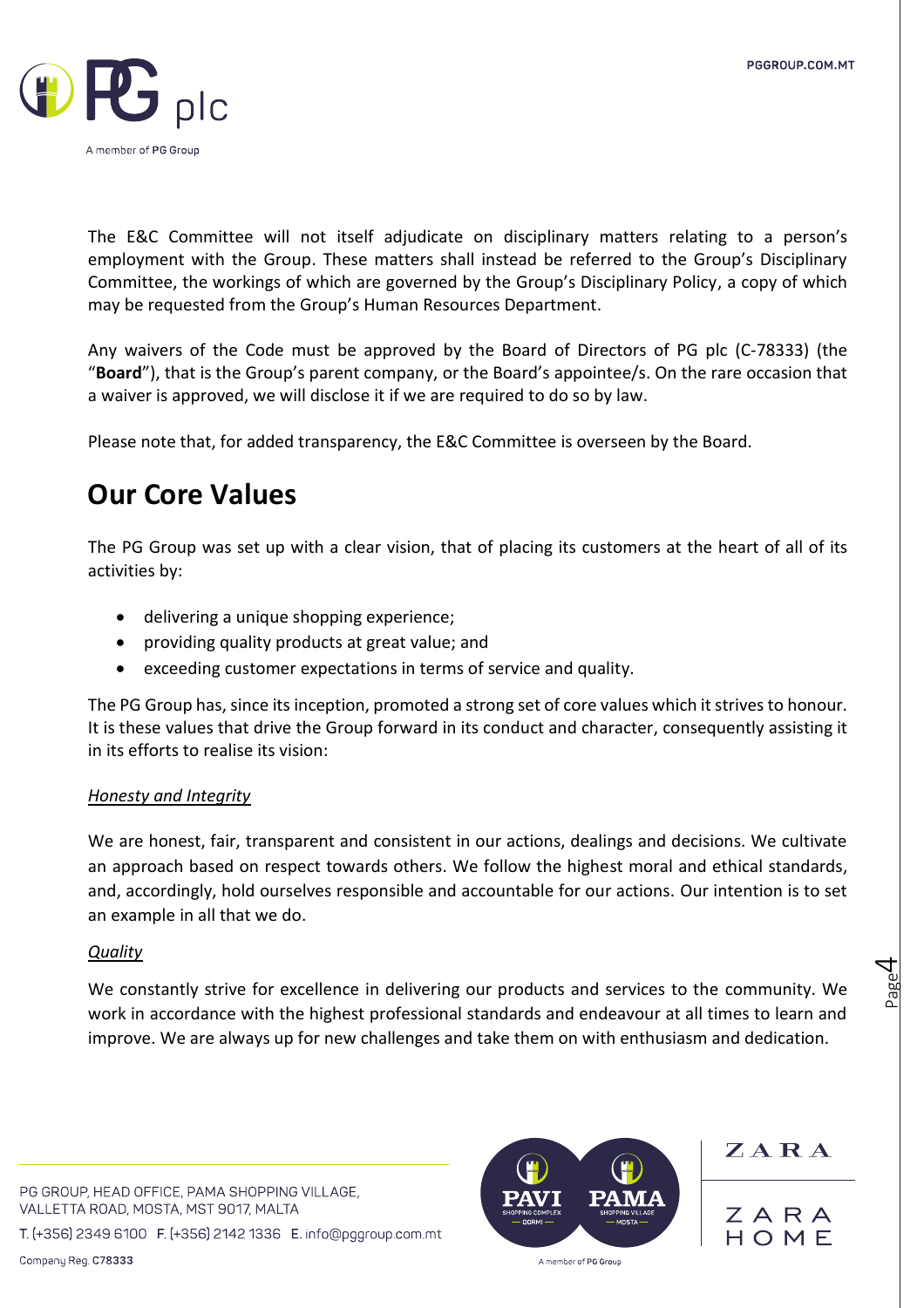

#### *Teamwork*

We work as a team where every individual's input is sought and valued. We strive for diversity within our team, well-aware that this results in an enrichment of the Group's performance and operations. We foster a safe, family-like environment where all Subject Persons should feel included and appreciated. We are always receptive of our people's – as well as the wider community's – needs and wants.

#### *Sustainability*

We acknowledge that sustainable development is a shared responsibility of the community at large. We strive to take a forward-looking approach to sustainability in all our activities along the value chain. The Group seeks to deliver excellent quality to its customers, while keeping negative environmental impacts to a minimum.

#### *Looking to the future*

We take a long-term approach in our work as we strive for the Group to develop, improve and flourish. We are proud of our role in the industry we operate in and our contribution to the community of which we form part, and constantly seek to do more – and do better.

#### **Actioning our Core Values**

This Code reflects who we are and what is important to us. It provides an overview of the laws, regulations and company policies that apply to us and the work we do, but is also intended to do more than that. It promotes the ongoing implementation of our shared values, as outlined above. That's why we count on our Subject Persons to follow the Code and make decisions that will preserve the trust that others have placed in us. We also expect nothing less from our business partners, including our consultants, distributors, and suppliers. We understand the responsibility we have to communicate with them about our high standards of integrity, and cannot, in any manner, ask them to violate the provisions of this Code.

Whoever you are, whatever you do, and in forming part of – or engaging with – our Group, always remember to action our core values by:

#### **1. KNOWING YOUR RESPONSIBILITIES**

Our good name is in your hands.

PG GROUP, HEAD OFFICE, PAMA SHOPPING VILLAGE, VALLETTA ROAD, MOSTA, MST 9017, MALTA

T. (+356) 2349 6100 F. (+356) 2142 1336 E. info@pggroup.com.mt



ZARA

Page ഥ

ZARA HOME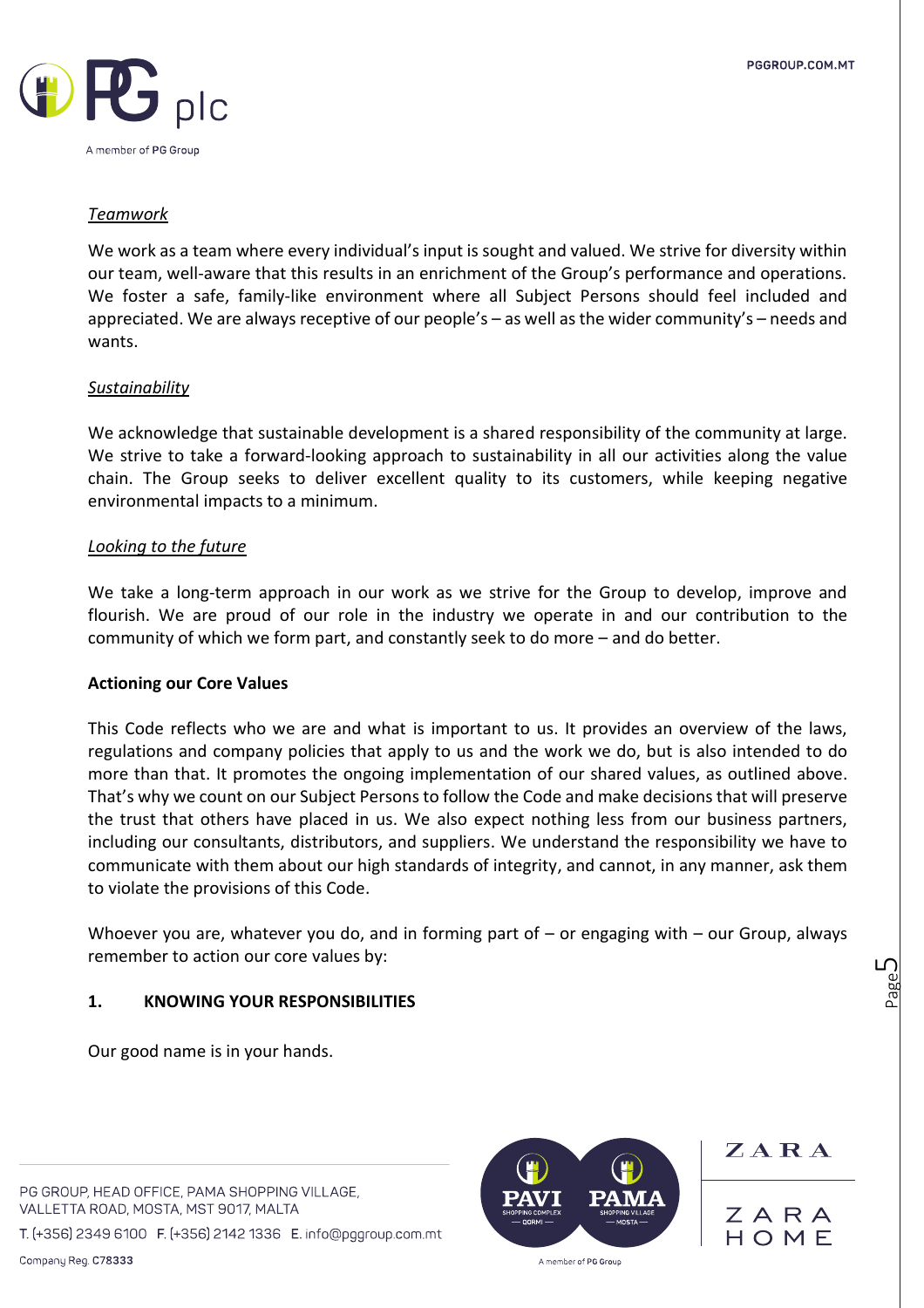

No matter what job you do or where you do it, you are a member of the PG Group. Think about that as you approach every business relationship, every transaction, every service and every product, and make sure your actions always reflect our core values. Protect and respect the Group's brand name, as this is vital for our continued success. Be proud of your involvement with the PG Group. Follow our Code and policies as well as the applicable laws and regulations in order to protect what we've built. And do complete your assigned training. It's the best way to stay up-to-date regarding that which is expected of you.

If you see or suspect anything illegal or unethical, it may seem easier to look the other way or let someone else take the lead; however, misconduct affects all of us, including you! No concern is too minor to report. Share your concerns promptly with us and cooperate fully and honestly in any internal investigation.

If you manage people within the Group, you have an even greater responsibility. Lead by example, making sure your team members know the Code is a resource for them and that there is no difference between what you do, and what you expect from others. Create the kind of workplace where employees feel comfortable coming forward with questions and concerns and support them when they raise issues.

### **2. SPEAKING UP WITHOUT FEAR**

We want to create a culture of honest internal dialogue that takes into consideration our people's as well as the wider community's – thoughts and opinions. So, if you have a question, concern, or simply wish to give us feedback, don't just stand there! You are encouraged to speak up by contacting the E&C Committee or a member of senior management forming part of the department(s) you work with, if possible adhering to the reporting lines outlined in 'Annex B – Reporting Lines'.

Furthermore, bear in mind that certain matters, such as suspected or actual breaches of law by members of our staff, should be reported through the official whistleblower reporting channels the Group has set up. These reporting channels are intended to ensure streamlined procedures by virtue of which you may report your concerns. In this regard, it is important that you familiarise yourself with the Group's Core Whistleblowing Policy, which provides a Group-wide whistleblowing reporting channel; and where applicable, the relevant Subsidiary Whistleblowing Policy, which provides additional whistleblowing reporting channels pertaining to the Group's larger subsidiary companies (collectively, the "**Whistleblowing Policies**").

PG GROUP, HEAD OFFICE, PAMA SHOPPING VILLAGE, VALLETTA ROAD, MOSTA, MST 9017, MALTA

T. (+356) 2349 6100 F. (+356) 2142 1336 E. info@pggroup.com.mt



ZARA ZARA

HOMF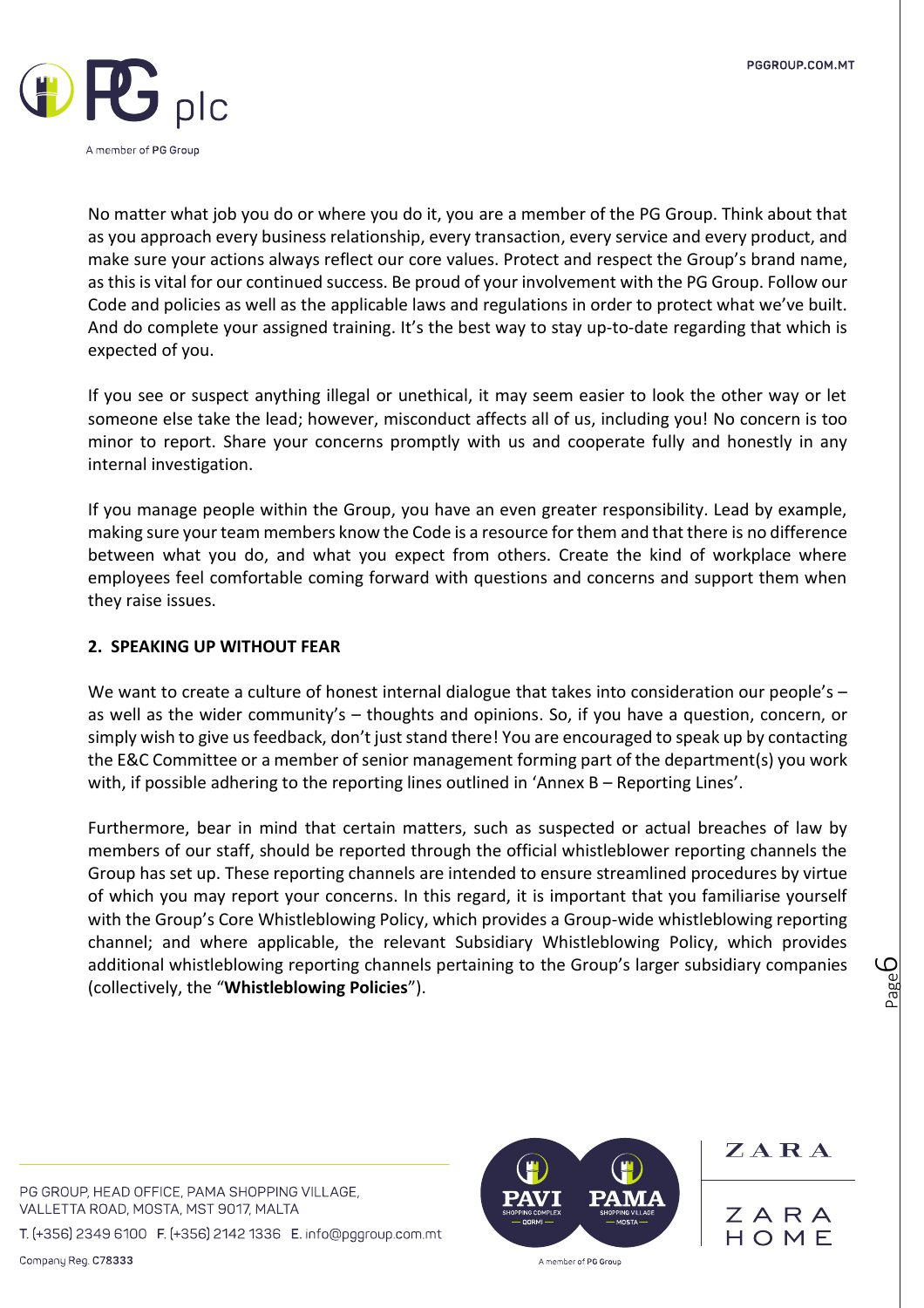

#### *STOP AND THINK: What is a whistleblower?*

**If I report certain misconduct that I believe could be going on within the Group, then I could be deemed a 'whistleblower' and potentially benefit from certain protections granted to me in terms of the law. We are committed to ensuring that all whistleblowers falling under the remit of the Protection of the Whistleblower Act (Chapter 527 of the Laws of Malta) (the "Whistleblower Law"), including our Subject Persons, are protected in the manner required by the applicable law.** 

It is important that any persons filing a report through our whistleblowing reporting channels are clear on their rights and obligations as deriving both from the Whistleblowing Policies and the Whistleblower Law.

Regardless of who you contact within the Group, you can be confident that your concern will be handled promptly and appropriately. We investigate reports of misconduct thoroughly, maintaining full confidentiality and disclosing information only to those who need it to resolve the issue, in all cases ensuring that we abide by the applicable law, including, where required, the Whistleblower Law.

#### *STOP AND THINK: What is retaliation?*

**We deem retaliation to constitute any action that would likely deter someone from reporting a concern or participating in an investigation.** 

**We don't tolerate retaliation. No one should be penalised for sharing or reporting good faith concerns, even if these involve the possible or actual misconduct or legal violations on the part of our staff members, or for assisting in a related investigation. Subject Persons should never retaliate against employees for sharing or reporting concerns in good faith and should always do their best to prevent retaliation by others. Remember that, aside from being unfair, retaliation is also very likely to be illegal.** 

#### **3. RESPECTING OTHERS**

We're successful today because of our remarkable people.

We're one team, but we represent many ideas, experiences and backgrounds. We value each other's contributions and believe that everyone should have an equal chance to succeed. Do your part to keep the Group diverse, inclusive and respectful workplace by driving a positive environment, and

PG GROUP, HEAD OFFICE, PAMA SHOPPING VILLAGE, VALLETTA ROAD, MOSTA, MST 9017, MALTA

T. (+356) 2349 6100 F. (+356) 2142 1336 E. info@pggroup.com.mt



 $Z A R A$ 

Page  $\overline{\phantom{1}}$ 

ZARA HOME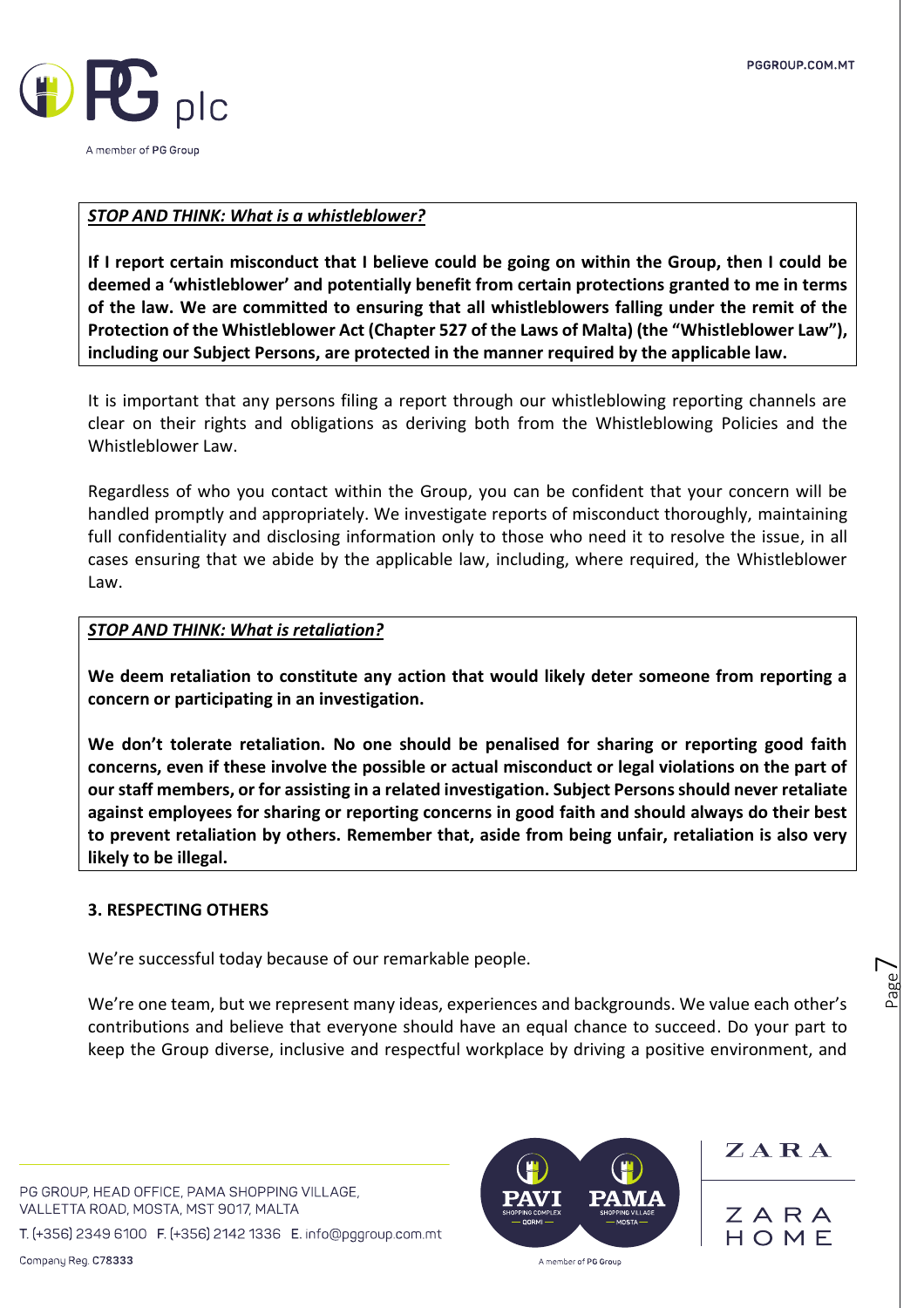

recognising the many strengths and talents our colleagues and peers bring to the table. In respecting one another, we can move forward, develop and progress as a Group.

### **Chapter 1 – Objective of the Code of Conduct**

The objective of this Code consists of exacting high standards of ethical, and professional behaviour from the Group, its employees and directors, and such in the context of the work they do for us. The Code demonstrates, in essence, the corporate culture upon which the Group's foundations are based, and seeks to educate readers, including our business partners, about the Group's ethos. The Code thus:

- aims to increase awareness of, whilst enforcing, the PG Group's business culture, deeply rooted in respecting human and labour rights and the effective inclusion within the Group of its entire workforce;
- promotes the prevention, detection and removal of irregular conduct on the part of Subject Persons;
- caters for the standardisation of procedures so as to ensure that any conduct which is not in line with this Code can be brought to light with ease; and
- prevents and forbids the existence of behaviour which may damage the Group and in any manner tarnish its reputation.

### **Chapter 2 – Scope of Application**

As explained earlier, this Code is mainly intended for use by:

- Our employees: to understand what is expected of them and the responsibility resting on each of them to apply the PG Group's core values in the context of the work they do for the Group, whether such employees are full-time or part-time at every level of the Group, up to the executive suite; and
- Our directors, leadership and management teams: to help them ensure that the decisions they make, the role models they portray themselves to be- and the expectations they have of their colleagues take into account their responsibilities as well the PG Group's core values.

Refer to the section entitled, "*Applicability of this Code of Conduct*" forming part of the Mission Statement of this Code, further above, for additional information on the scope of applicability of this Code.

PG GROUP, HEAD OFFICE, PAMA SHOPPING VILLAGE, VALLETTA ROAD, MOSTA, MST 9017, MALTA

T. (+356) 2349 6100 F. (+356) 2142 1336 E. info@pggroup.com.mt



ZARA

Page  $\infty$ 

ZARA HOME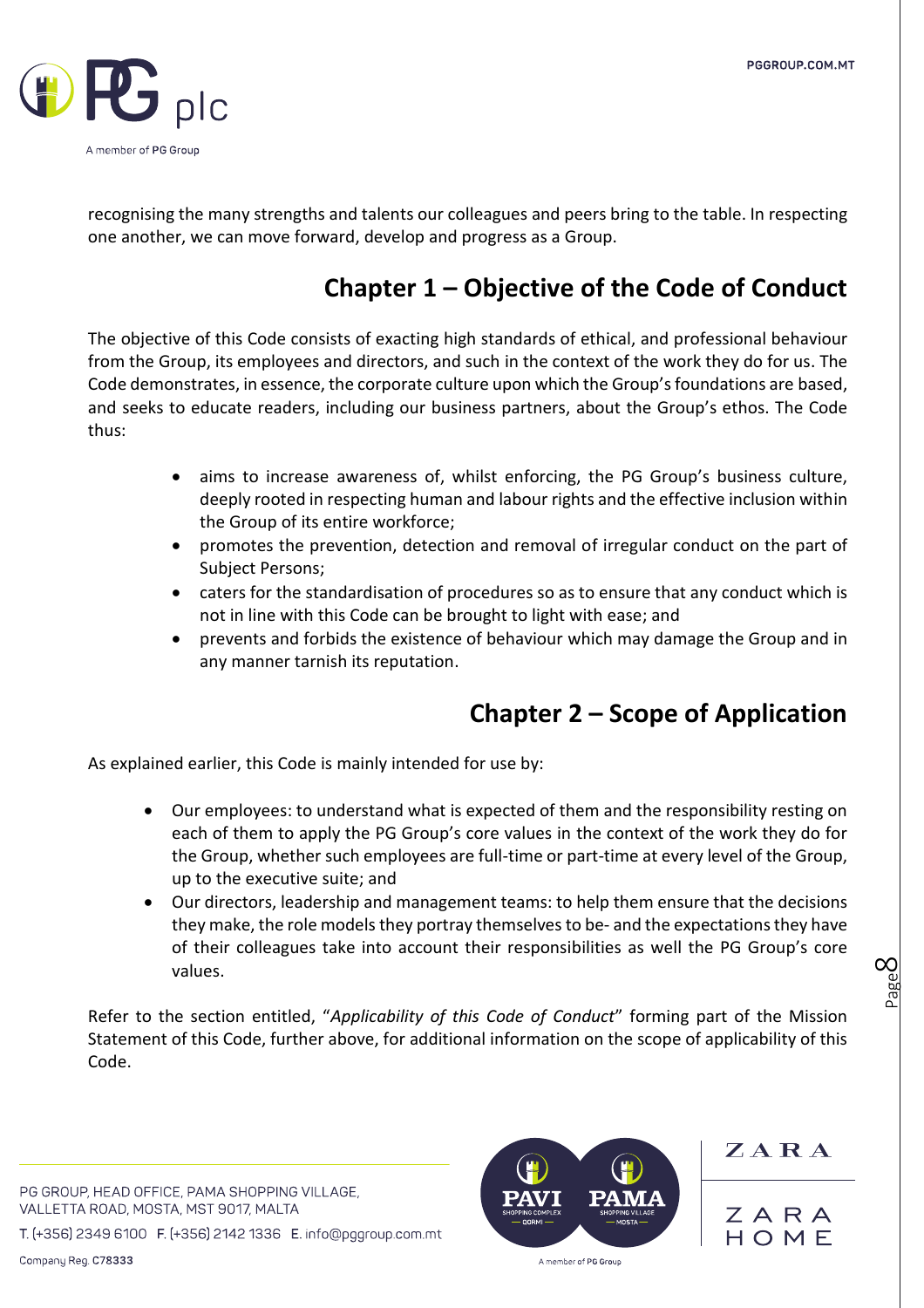

### **Chapter 3 – General Principles**

The Group requests that all Subject Persons bear in mind the following general principles, which are in turn reflective of our core values:

• COMPLIANCE: Compliance with all applicable laws and regulations, whether local or international (for instance, in the case that an employee is abroad) and company policies – including this Code – is paramount.

However, it must be borne in mind that abidance by this Code of Conduct may not always constitute a defence. This Code of Conduct should never be viewed as a substitute for the applicable laws and regulations.

- FAIR TREATMENT OF PEERS: All persons, whether natural or legal, who maintain, directly or indirectly, any kind of professional, economic, social or industrial relationship with the Group, shall be treated in a fair and honourable manner.
- EQUAL RIGHTS FOR ALL: The treatment of our peers should not differ depending on matters such as their gender, age, country of origin, nationality, religion, health, political or trade union affiliation or sexual preferences. We do not tolerate any form of discrimination: whoever you are, whatever your role.
- GIFTS AND BENEFITS: When acting on behalf of the Group, we do not expect, demand nor accept any gifts, benefits or compensation, aside from those gifts, benefits or compensation already approved in advance by senior management and, or the Board, or those limited gifts, benefits or compensation that may be permitted in accordance with the provisions of this Code.
- CONFLICTS OF INTEREST: Conflicts of interest should always be avoided. Except as a result of exceptional circumstances that have been brought to the attention of and approved by senior management, and, or the Board, we should not enter into a business relationship with, nor award a contract to any company or private individual with whom we have a personal, family or business relationship.
- PERSONAL GAIN: As a Subject Person, you owe fiduciary obligations to the Group. Business opportunities discovered through your work here belong first to the Group, except as otherwise approved by senior management and, or the Board. You should never utilise the Group's resources, contacts and confidential information for personal gain.

PG GROUP, HEAD OFFICE, PAMA SHOPPING VILLAGE, VALLETTA ROAD, MOSTA, MST 9017, MALTA

T. (+356) 2349 6100 F. (+356) 2142 1336 E. info@pggroup.com.mt



ZARA

Page  $\mathcal O$ 

ZARA HOME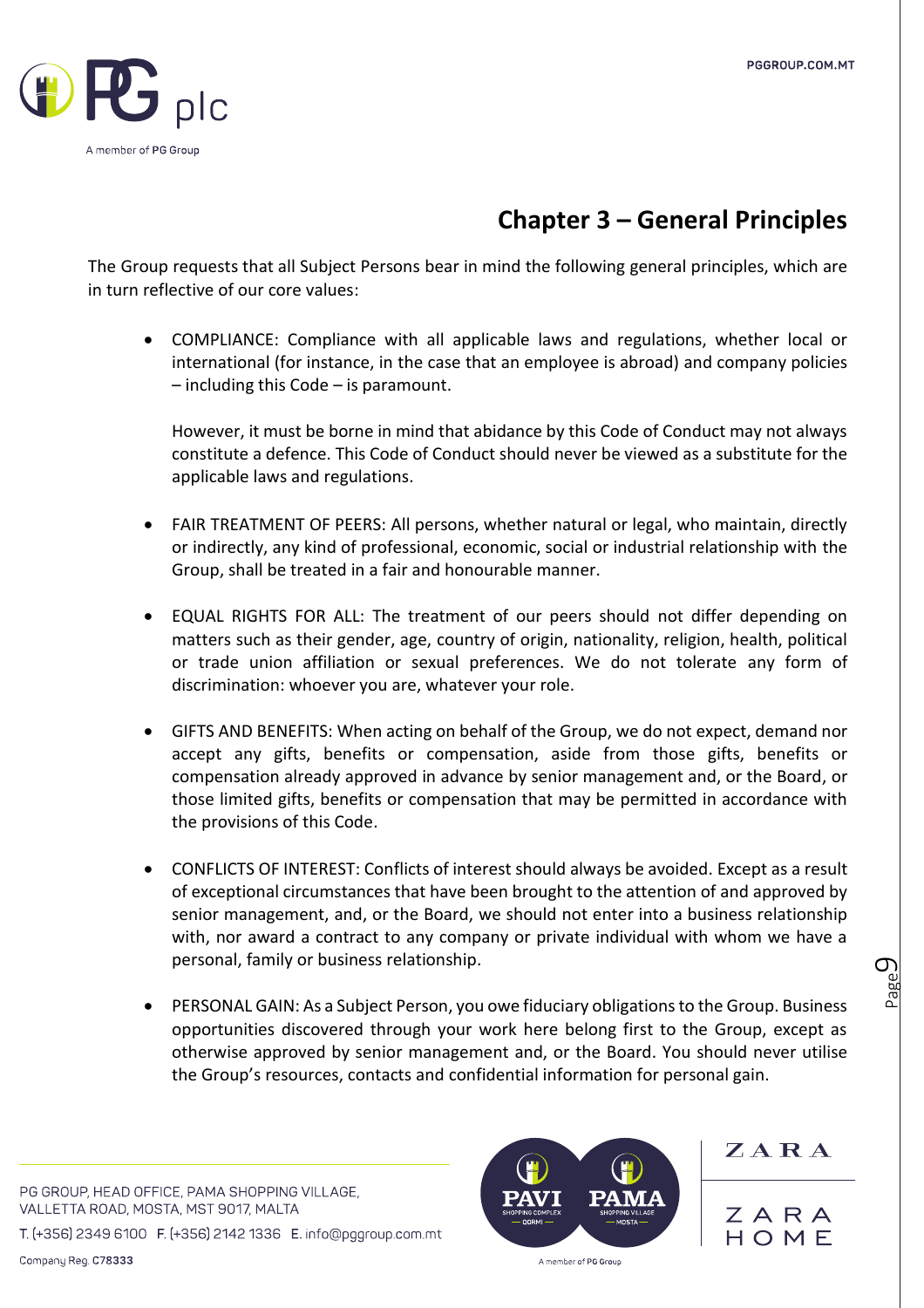

- CUSTOMER SATISFACTION: Our customers are the cornerstone of our business. We must always take special care to satisfy customer needs. We offer a broader range of products than our competitors at a competitive price-to-value and believe that this is a trait of the PG Group that we should strive to maintain.
- PRIVATE RELATIONSHIPS: We recognise and respect our employees' rights to develop private relationships and a professional network within the Group and outside of it. At the same time, everybody shall act responsibly and make sure that such relationships have no adverse impact on their performance and the workplace.

The workplace behaviour of employees with other employees who are their friends, relatives and partners cannot not violate social standards. Employees in a private relationship with each other should behave towards others in a tactful, considerate, and, above all, respectful manner. Indecent behaviour will not be tolerated.

- HEALTH AND SAFETY: The Group considers it especially important to protect human life and health. Therefore, it shall create a safe working environment and shopping venue where the health and personal safety of its employees, customers and visitors generally can be preserved. Subject Persons shall protect the life and health of the PG Group's customers, including through the performance of any necessary tasks related to the sale of safe food and non-food products.
- BETTERMENT: We should all try to better ourselves. Bettering ourselves, our attitudes and our work will help better the Group of which we form part or work with. Subject Persons should keep enhancing the Group's operations with a firm focus on the fulfilment of customer needs, service quality, technical solutions and organisational arrangements.

What follows, in Chapter 4 - Conduct and Responsible Practices, is comprehensive guidance intended to provide more concrete examples of the expected benchmarks of conduct for Subject Persons, which are in turn founded on the Group's core values.

### *STOP AND THINK:* **I've read this Code. Is that enough?**

**No. Subject Persons are to bear in mind that this Code cannot anticipate all possible scenarios and circumstances. It is therefore necessary that a degree of judgment is continuously exercised by the Subject Person so as to ensure alignment with the provisions of this Code, both in letter and in spirit.** 

PG GROUP, HEAD OFFICE, PAMA SHOPPING VILLAGE, VALLETTA ROAD, MOSTA, MST 9017, MALTA

T. (+356) 2349 6100 F. (+356) 2142 1336 E. info@pggroup.com.mt



ZARA

ZARA HOME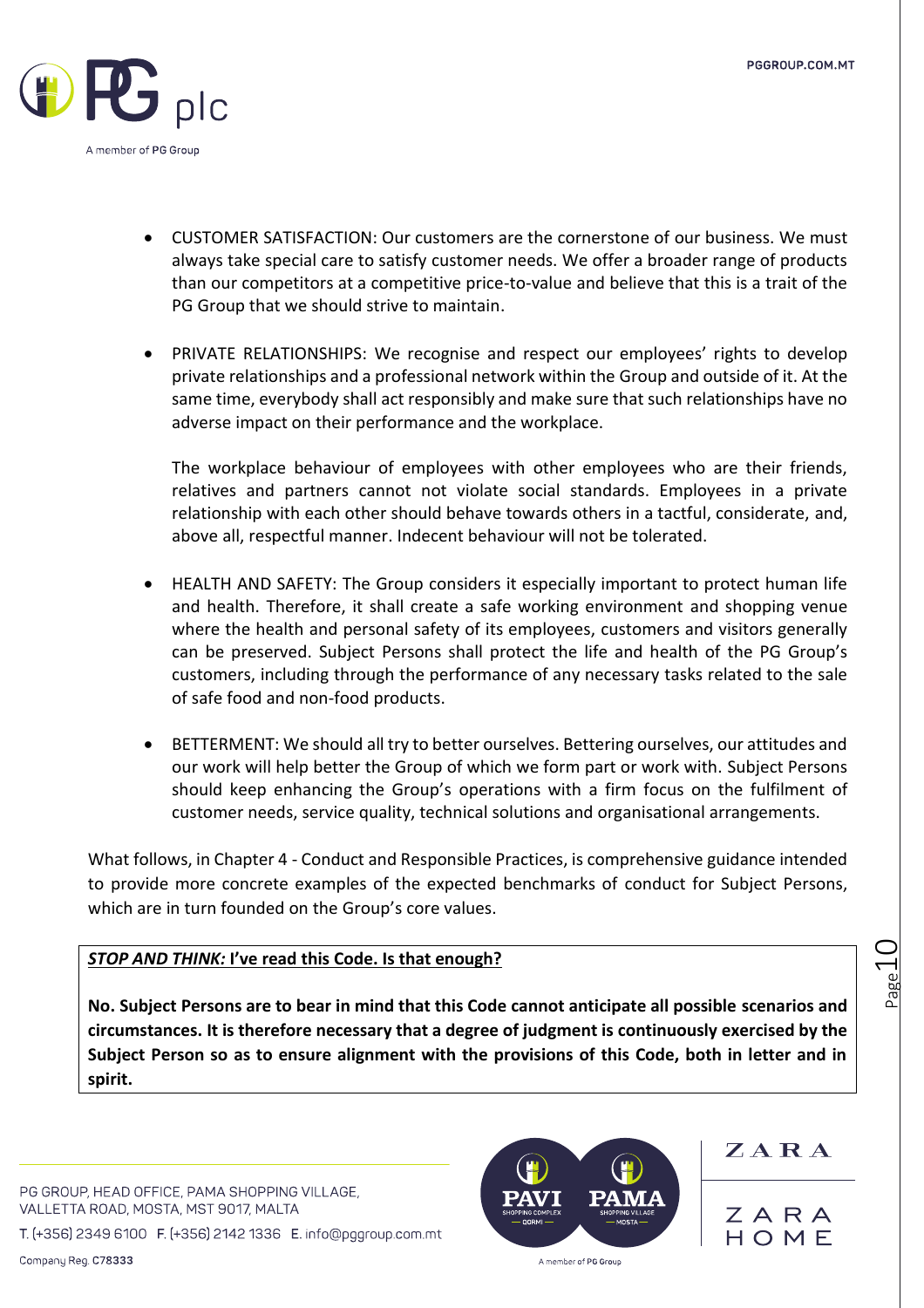

### **Chapter 4 – Conduct and Responsible Practices**

### **4.1 General Overview: Employee Conduct**

All PG Group employees should ensure that, in exercising their roles and functions, they adhere to the Group's core values as well as the abovementioned principles.

It is however inevitable that, from time to time, the conduct of our employees will fall short of the standard required, and, consequently, disciplinary issues will occur at the workplace. Managers have the right to discipline employees for inappropriate behaviour or conduct.

For your ease of reference, we are setting out below a non-exhaustive list of **examples** of employee conduct that contravenes the standards imposed by this Code, and which may lead to disciplinary action being taken against the employee in accordance with the provisions of the Group's Disciplinary Policy:

- Refusal to carry out reasonable instructions;
- Fighting, threatening, assault, abusive behaviour or attempting to injure another member of staff or a member of the public;
- Being under the influence of alcohol, drugs or other substances whilst on duty or on the Group's premises;
- Fraud or bribery, theft or unauthorised removal of property without permission from the Group;
- Wilful or negligent violations of hygiene and, or health and safety rules or procedures likely to endanger any person;
- Sleeping whilst at work;
- Gross negligence whilst on the job;
- Falsifying company documents or accounting procedures, such as timesheets;
- Deliberate provision of false or misleading information to superiors or third parties;
- Wilful alteration, destruction or disclosure of data held in the Group's computer systems or other serious breach of the Group's security policies, including misuse of email or internet facilities;
- Sabotage of, or deliberate or reckless damage to, property belonging to the Group, its customers, agents or members of the public;
- Supply, sale or possession of illegal substances and drugs whilst on the job;

PG GROUP, HEAD OFFICE, PAMA SHOPPING VILLAGE, VALLETTA ROAD, MOSTA, MST 9017, MALTA

T. (+356) 2349 6100 F. (+356) 2142 1336 E. info@pggroup.com.mt

A member of PG Group

ZARA

ZARA

HOMF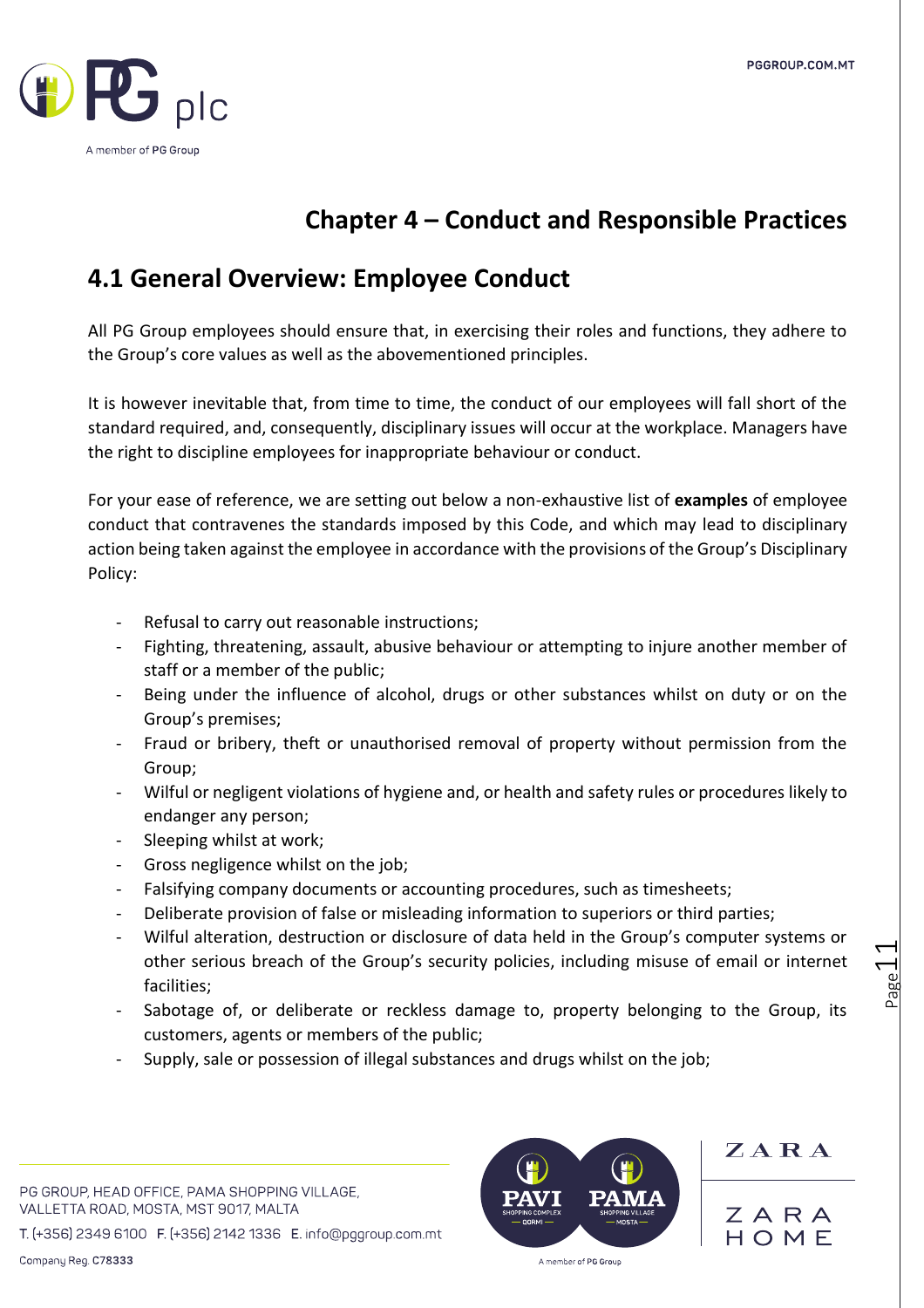

- Gambling on the Group's premises, or organising lotteries and collections without the prior approval of senior management and, or the Board;
- Conduct seriously prejudicial to the good reputation of the Group, whether on or off the Group's premises, and whether during or outside of normal working hours; and
- Any other serious breach of trust and confidence, such as a conviction of a criminal offence that makes the employee unsuitable to carry out his job.

If you are an employee, you are requested to be familiar with the Group's Disciplinary Policy.

### **4.2 General Overview: Leadership Conduct**

If you are a director, leader or a manager within the PG Group, aside from ensuring that, as applicable, your conduct is in line with the other provisions of this Code, you will also be expected to:

- Lead by example: showing through your actions what it means to have integrity and to act in accordance with our core values and with the principles of this Code;
- Support your team: ensuring that those you lead know and understand this Code and have access to the resources they need to adhere to our core values;
- Develop your team: setting clear, measurable and challenging goals that promote ethical behaviour and the highest standards of customer service;
- Uphold exemplary standards: enforcing our core values and standards consistently and fairly and promoting compliance with this Code among those you lead; and
- Exercise accountability: you should be prepared to be held personally accountable for any shortcomings in your own behaviour as well as those of the people you lead.

### **4.3 Compliance with applicable laws and regulations**

All Subject Persons are expected to act in full compliance with the applicable laws and regulations. Our people must acquire appropriate knowledge of the legal requirements relating to their contracted duties sufficient to enable them to recognise potential problems and to know when to seek advice from their superiors.

Whilst it is impossible to provide a full overview of all applicable laws and regulations in this Code, we thought it might be worth mentioning a few examples of laws and regulations that may be easier to contravene, unintentionally, than others:

PG GROUP, HEAD OFFICE, PAMA SHOPPING VILLAGE, VALLETTA ROAD, MOSTA, MST 9017, MALTA

T. (+356) 2349 6100 F. (+356) 2142 1336 E. info@pggroup.com.mt



ZARA

ZARA HOMF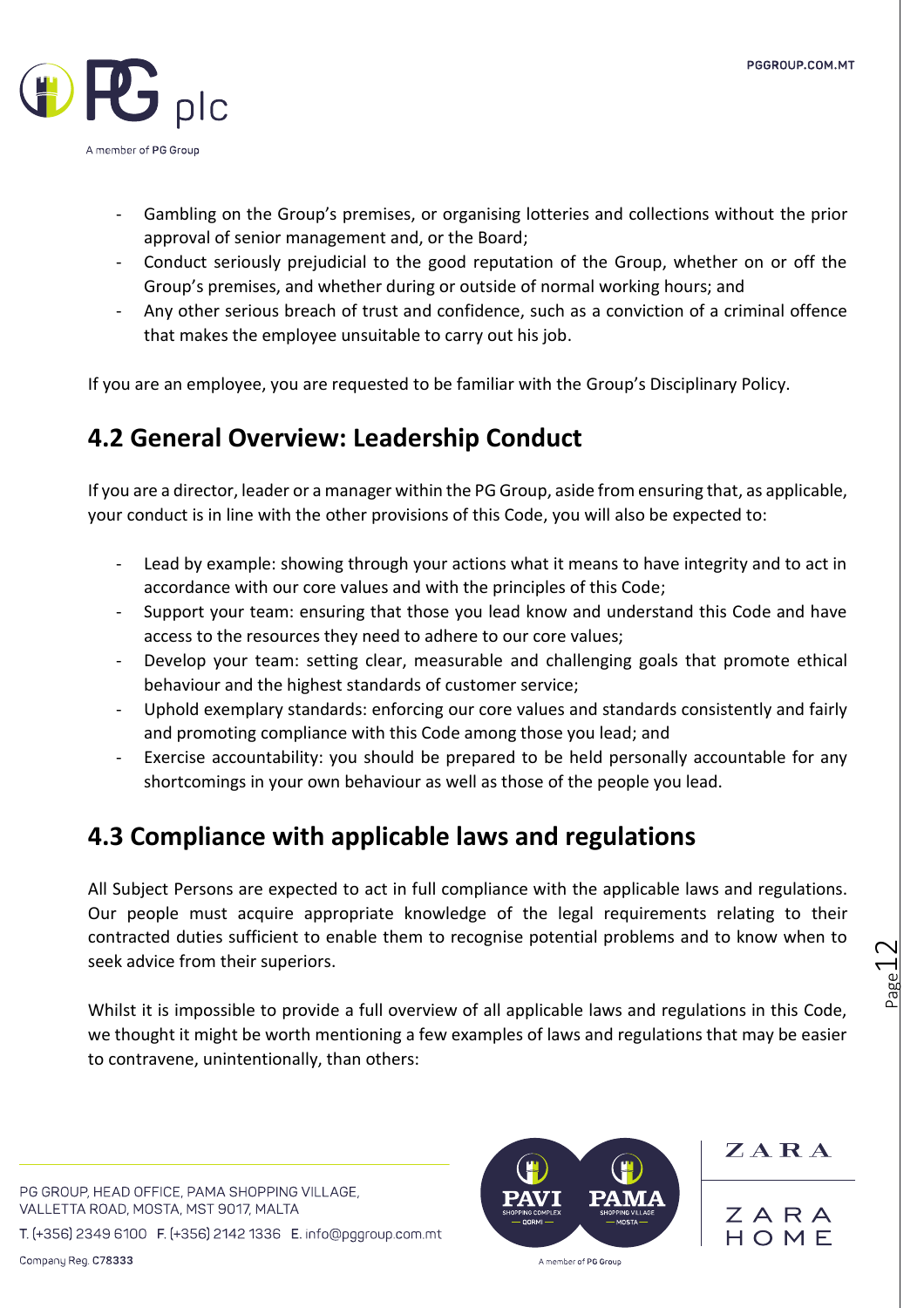

- **COMPETITION LAWS**: many countries, including Malta, have laws designed to promote fair competition. These laws prohibit arrangements with competitors that restrain trade in some way, as well as the use of market dominance to unfairly disadvantage competitors. Please be wary that certain conduct is prohibited under these laws, such as: (i) agreeing with competitors about prices; and (ii) agreeing with competitors to boycott suppliers or customers;
- **ANTI-MARKET ABUSE LAWS**: using confidential information about the Group's operations or performance to buy or sell PG plc shares could constitute insider trading. Insider trading violates ant-market abuse and insider dealing laws. Directors and employees discharging managerial responsibility should be especially wary of these laws and regulations, and should ensure that they are familiar with the provisions of PG plc's Code of Dealing;
- **DATA PROTECTION LAWS:** be very careful about how you handle "Personal Data" as defined under the General Data Protection Regulation [EU] 2016/679 (the "**GDPR**"). This is data that can in some way identify an individual, including the most basic data – such as an employee's name and surname; to less obvious data – such as CCTV footage of a customer's car. Always ensure that you abide by the Group's data protection policies and that you are informed about the Group's latest information security practices; and
- **ANTI-BRIBERY LAWS**: the Group never engages in bribery or corrupt practices and expressly forbids Subject Persons from engaging in any such practices. Engagement in such practices is liable to constitute a criminal offence.

Any questions as to the applicability of any law or regulation may be directed to the E&C Committee. However, it is possible that the E&C Committee may not be able to assist, in which case you may be referred to a lawyer. Violations of the applicable laws and regulations may trigger serious repercussions for the violator, such as disciplinary consequences, civil and, or criminal liability, so do ensure that you are properly informed at all times.

Subject Persons are reminded that ignorance of any applicable laws, regulations, as well as the Group's guidelines and policies, is not an excuse.

PG GROUP, HEAD OFFICE, PAMA SHOPPING VILLAGE, VALLETTA ROAD, MOSTA, MST 9017, MALTA

T. (+356) 2349 6100 F. (+356) 2142 1336 E. info@pggroup.com.mt

Company Reg. C78333



ZARA

ZARA HOMF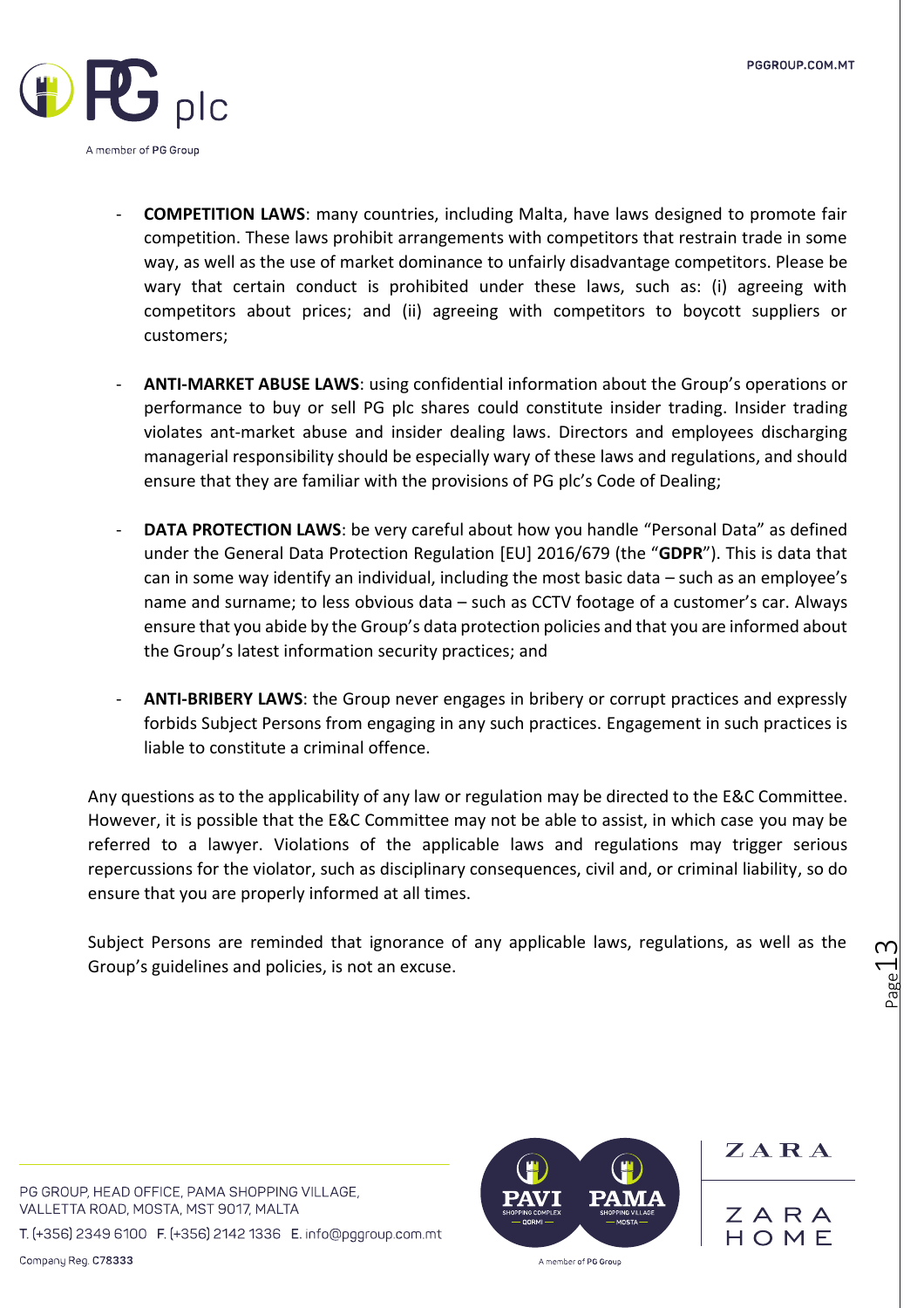

### **4.4 Confidentiality and Data Protection**

Subject Persons undertake to keep confidential any data (including Personal Data) obtained in the performance of their activities in relation to the Group and the work they do for the Group, and to make use of and disclose such data strictly in the manner outlined in this Code.

### *STOP AND THINK:* **How do I know if something is confidential?**

**As a rule of thumb, and unless otherwise stated, any information available to Subject Persons in the course of their duties shall be deemed confidential and shall be used exclusively for the purposes for which it was obtained. When in doubt, speak to senior management.** 

Indeed, contractual confidentiality obligations are always extended to the Group's employees and directors, and, where applicable or necessary, to third parties. The duty of confidentiality shall remain applicable even after termination of a Subject Person's employment or contractual relationship with the PG Group and it shall include the obligation to return or destroy, at the behest of the PG Group, any data connected with the Group that the said individual has in hand upon the termination of their relationship with the Group.

The Group collects, stores, uses, transmits, and disposes of Personal Data in a way that is transparent and promotes trust. Moreover, the Group gathers, uses, and keeps Personal Data only if it is able to base that processing on one of the legal grounds permitted by the GDPR.

The PG Group strives to ensure the protection of Personal Data and, generally, all data which the Group deems to constitute confidential information.

Access to this information is provided only as is strictly necessary and always in line with the applicable laws and regulations.

Subject Persons shall protect the information and know-how generated within the organisation, which information is the property of the PG Group or under its custody. Subject Persons shall abstain from using for their own benefit any data, information or document obtained in the course of their activities in relation to the Group and the work they do for the Group.

Subject Persons shall not disclose any confidential information to any third parties, except where this is required by any applicable laws or regulations, required or permitted through the internal policies of the Group, or where they are expressly authorised to do so by senior management, and, or the

PG GROUP, HEAD OFFICE, PAMA SHOPPING VILLAGE, VALLETTA ROAD, MOSTA, MST 9017, MALTA

T. (+356) 2349 6100 F. (+356) 2142 1336 E. info@pggroup.com.mt



ZARA

ZARA HOME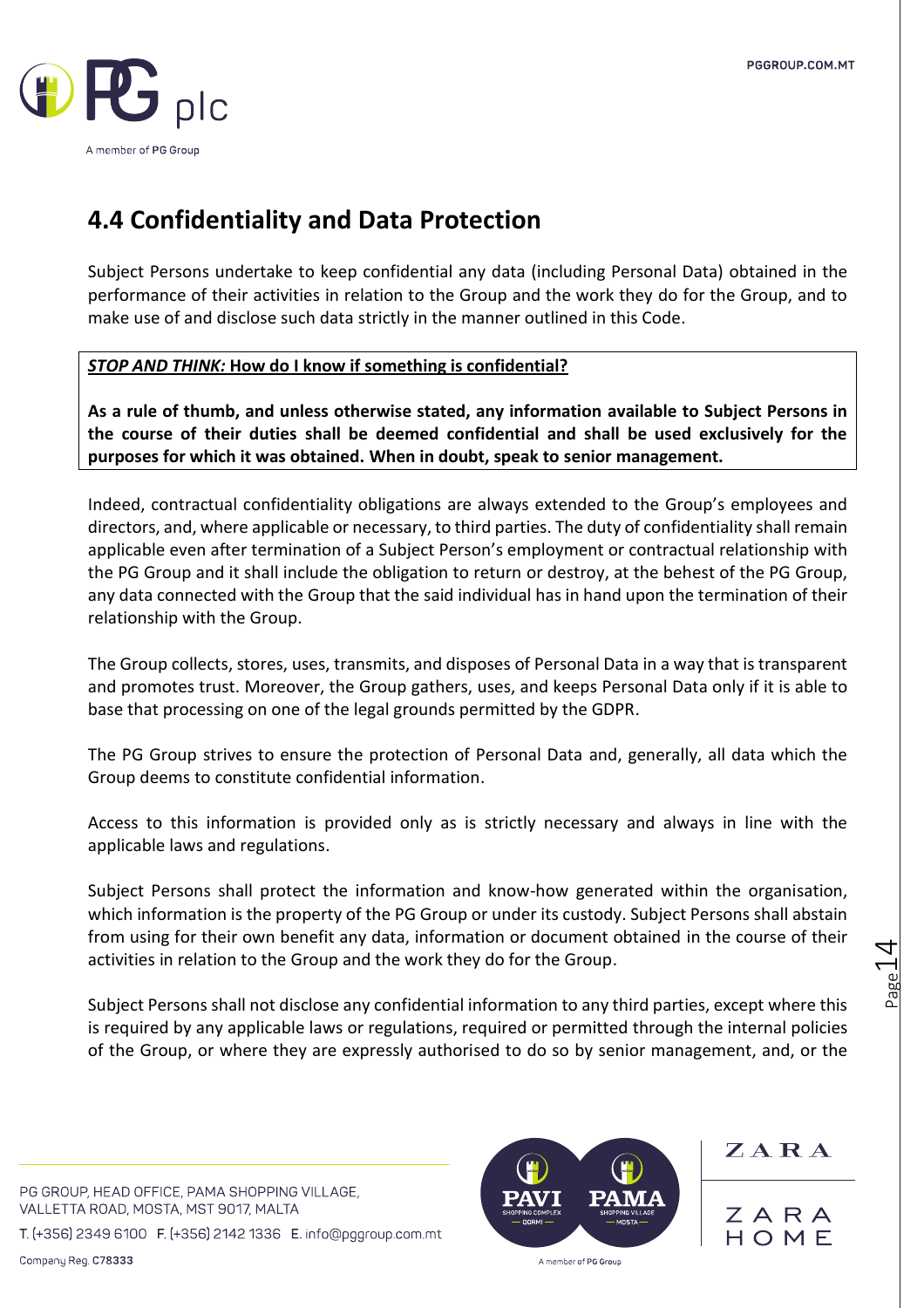

Board. Additionally, Subject Persons shall not use any confidential information originating in any third party without its express authorisation in writing.

Subject Persons shall not store any such data, information or documents in any IT systems other than those belonging to the Group, except where expressly required or authorised to do otherwise, and such in accordance with the provisions of the Group's information security practices.

Indeed, and in ensuring that the Group's data is kept safe, Subject Persons shall at all times abide by the relevant data protection rules and regulations, with a particular emphasis on the GDPR.

Employees shall immediately report any incidentsthey might detect concerning the confidentiality of information or Personal Data protection, and such through the applicable reporting channels as outlined in the Group's Whistleblowing Policies.

### **A Note on CCTV footage**

As outlined in its Privacy Policies, the Group utilises CCTV footage for strict security purposes. Only the following persons shall have the authority to request the Group's CCTV footage:

*Cash Office Footage: Chief Financial Officer, Deputy Chief Executive Officer, Chief Executive Officer, Chief Operations Officer* 

*Other Footage: Chief Financial Officer, Deputy Chief Executive Officer, Chief Executive Officer, Chief Operations Officer, General Managers* 

Any shop floor staff members may make a request for any footage, which request must be approved by the respective General Manager in advance.

### **4.5 Diversity and Human Rights**

PG Group respects human dignity and strives to foster an environment that encourages employees to realise their full potential.

We are committed to developing human resources with outstanding qualities, creativity and a challenging spirit, as well asto developing our own abilitiesthrough employee education and training. We respect everyone's personality and individuality, while at the same time working to maintain and improve a system that makes the best of the diverse qualities of our people. Subject Persons should always strive to act as respectable members of society, utilising common sense and respect for others.

PG GROUP, HEAD OFFICE, PAMA SHOPPING VILLAGE, VALLETTA ROAD, MOSTA, MST 9017, MALTA

T. (+356) 2349 6100 F. (+356) 2142 1336 E. info@pggroup.com.mt



 $Z A R A$ 

ZARA HOME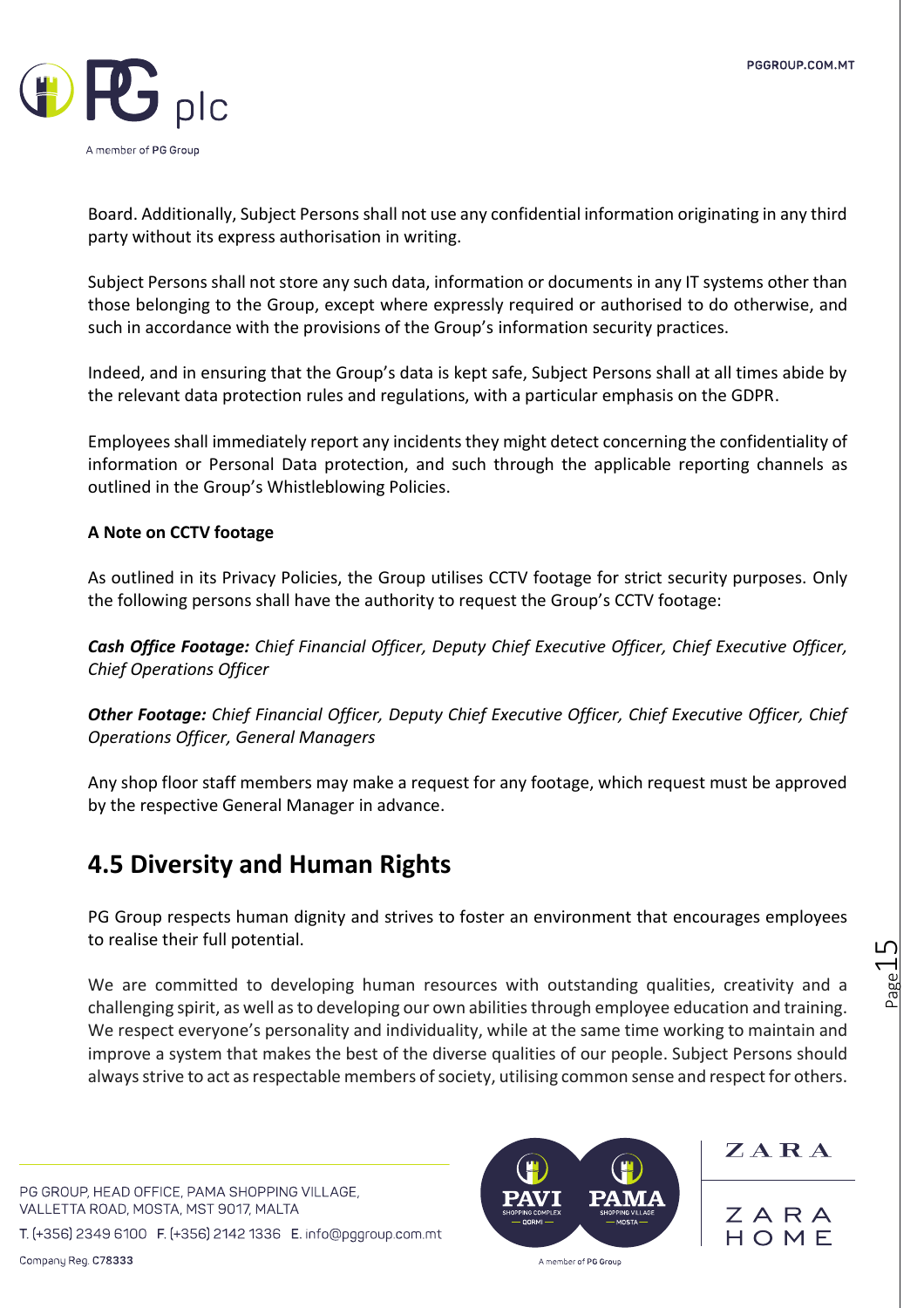

Our directors, leaders and managers will fulfil their tasks based on the recognition that their own development and the development of their peers within the Group is one of their most important responsibilities.

The Group will respect all international recognised human right standards, which shall, as a minimum, include abidance by the European Convention on Human Rights, the International Bill of Human Rights, as well as the human rights principles established in the International Labour Organisation's Declaration on Fundamental Principles and Rights at Work. We are committed to ensuring equal employment opportunities in accordance with, amongst other considerations, the Employment and Industrial Relations Act (Chapter 452 of the Laws of Malta).

We adopt the principle of equal rights for all. Discrimination, sexual harassment and bullying will not be tolerated, and the Group encourages staff members to come forward immediately in the case of any such incidents.

The Group will not employ people against their will and will not in any manner nor for any purpose exploit minors for labour. Whilst the Group may employ persons under the age of 18, particularly for the purposes of apprenticeships and work experience engagements, any such employment will only take place under strict parameters that will ensure that no harm is done to the minor employees' health and safety.

Based on the full recognition that individuals are different and have different values, we will respect the privacy of each Subject Person. We will strive to create a safe and pleasant workplace by avoiding speech or conduct that violates human rights, such as defamation, insults, sexual harassment or violent acts.

Displays of physical manifestations of anger, sarcasm, ridicule or belittlement, whether in private or in front of a group, are unacceptable.

The Company will at all times comply with the employment laws and regulations of the countries and regions in which it conducts business.

### **4.6 Health and Safety**

The Group is committed to safeguarding the physical, mental and social well-being of its Subject Persons and customers and maintains a suitable workplace and adequate shopping venues and premises that meet all necessary health and safety standards in accordance with all applicable laws and regulations.

PG GROUP, HEAD OFFICE, PAMA SHOPPING VILLAGE, VALLETTA ROAD, MOSTA, MST 9017, MALTA

T. (+356) 2349 6100 F. (+356) 2142 1336 E. info@pggroup.com.mt



ZARA

ZARA HOME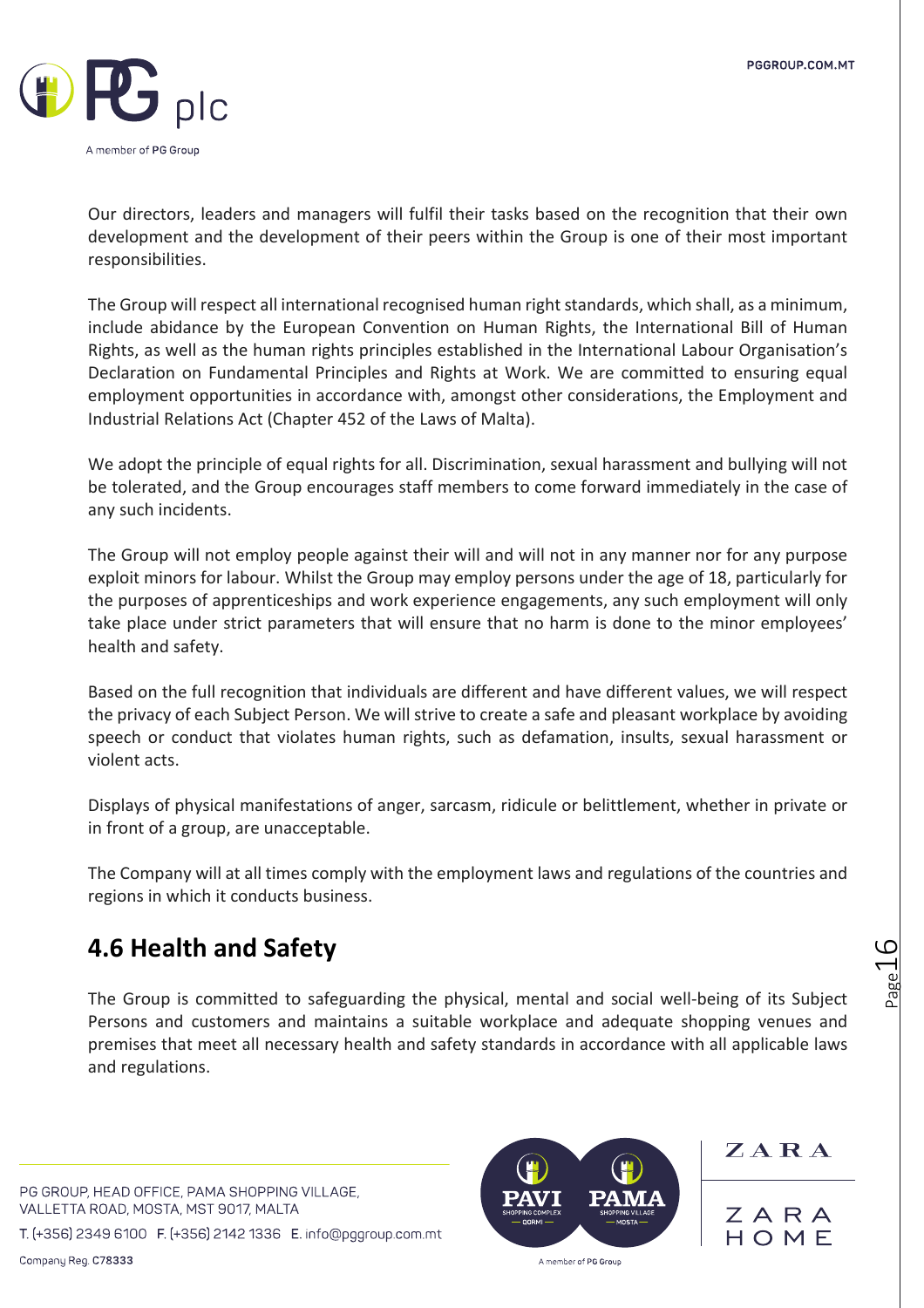

The Group takes care to minimise the exposure of its people to any health risks by combatting such risks at the source, while carefully evaluating those risks which cannot be eliminated.

Furthermore, the Group strives to adapt the work given to its employees in accordance with their specific physical and mental needs, particularly as regards the organisation and design of the workplace, the choice of equipment, methods of work and production.

Without prejudice to the Group's health and safety obligations in its capacity as an employer, all Subject Persons shall be responsible for strictly meeting any health and safety at work standards and for ensuring their own security and that of the individuals affected by their activities.

The use of any substance which may have a negative effect on the due performance of a Subject Person's professional or contractual obligations is expressly forbidden unless expressly authorised by the Group for medical reasons.

### **4.7 Relationship with customers**

The PG Group's livelihood and future depend on its customers and their satisfaction with our products and services. Therefore, we aim to develop a distinctive relationship with our customers. Our thinking is centred around our customers. We should listen to them and ask for their feedback and opinion, analyse their needs, and strive to adopt to their expectations.

All employees shall be bound to act, in their relationship with customers, pursuant to the criteria of respect, dignity and justice, without allowing any manner of discrimination between customers on account of, for instance, political beliefs, race, religion, age, nationality, gender or any other personal or social condition.

In the course of their business activities, PG Group employees shall promote the Group's products and services on the basis of objective standards, without distorting their description or features. The Group shall carry out advertising and promotional activities in an honest and transparent manner so as not to provide false or deceptive information which may mislead its customers. The Group shall communicate transparently and effectively with its customers, providing them with accurate, complete and timely information as may be necessary or desirable.

PG GROUP, HEAD OFFICE, PAMA SHOPPING VILLAGE, VALLETTA ROAD, MOSTA, MST 9017, MALTA

T. (+356) 2349 6100 F. (+356) 2142 1336 E. info@pggroup.com.mt

Company Reg. C78333



ZARA

ZARA HOMF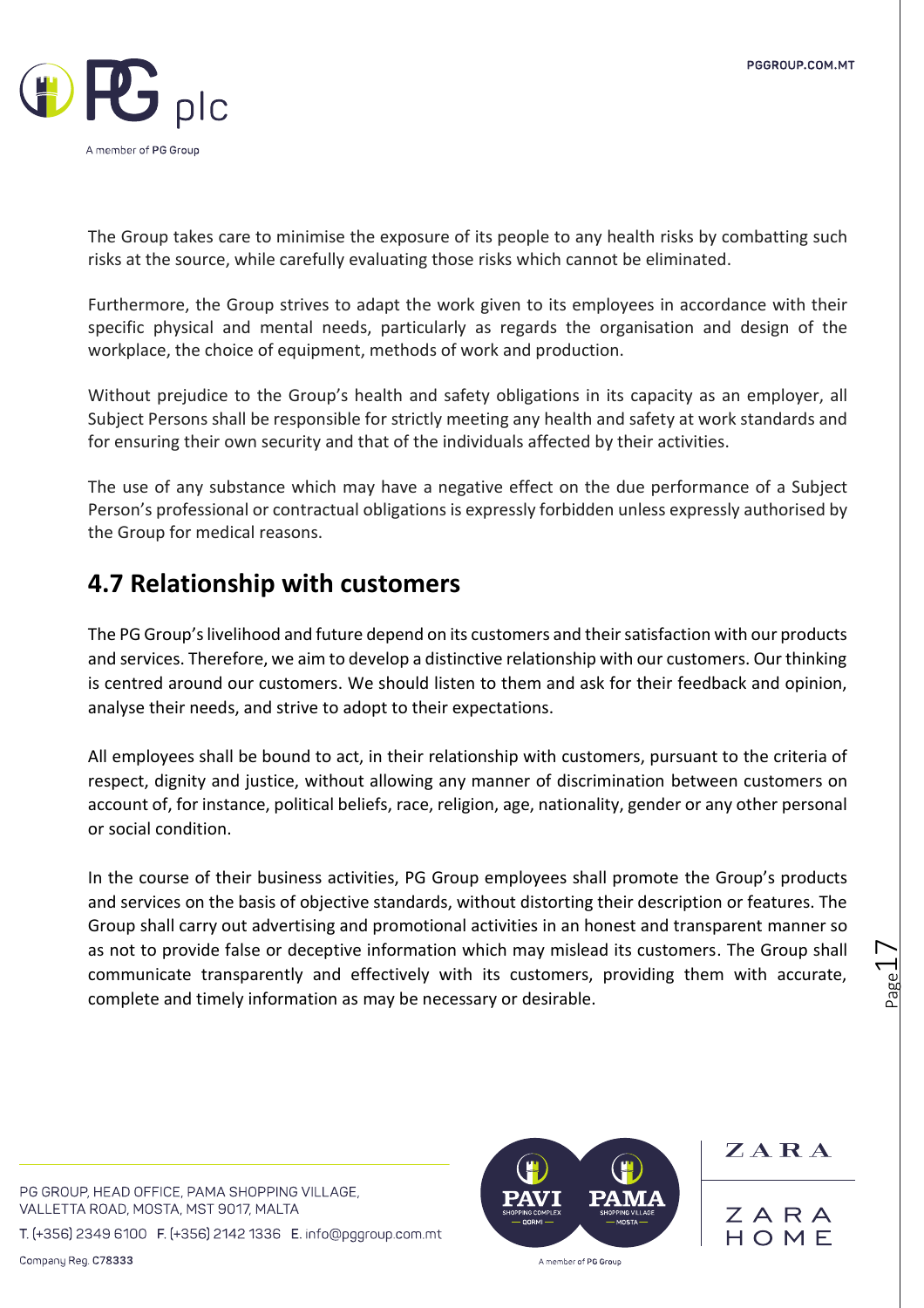

Group employees are to be wary of the requirements imposed by consumer laws and regulations. Standardised procedures have been adopted by the Group in this regard in respect of the filing of customer complaints and customer relations generally.

### **4.8 Relationship with Business Partners, including Suppliers**

As part of its ethical conduct, the PG Group respects its business partners and expects its employees to treat them in a professional, ethical and respectful way.

The choice of business partners shall be governed by principles of objectivity and transparency, combining the interest of the Group in achieving the best results, with that of maintaining stable relations with ethical and responsible business partners.

Any and all of our business partners, including our suppliers, shall undertake to observe human and labour rights of all employees recruited, strict compliance with health and safety requirements, and the provision of an appropriate working environment for their people. We expect our business partners to share our ethos.

Should employees be invited to any event or meeting by any PG Group business partner, including any supplier, they shall always seek approval from senior management and, or the Board to attend such event or meeting. As a rule, employees shall not attend private events organised by PG Group suppliers that are not open for the general public.

Subject Persons may not offer, grant, apply or accept, whether directly or indirectly, any gifts, handouts or compensation, whether in cash or in kind, regardless of the nature thereof, that may have an impact on any decision-making process pertaining to their office or interfere in any manner in the honest performance of their duties.

In this regard, and as a minimum requirement in respect of gifts or favours that may be quantifiable in value, no Subject Person may offer, grant, apply or accept any gifts, handouts or compensation from individuals or body corporates with whom the Group has any form of relationship of an amount, whether in isolation (i.e. one-time gift), or added up in aggregate (i.e. multiple gifts) within one year, which exceed one hundred Euro (€100). Any gifts, handouts or compensation having a value lower than €100 may be offered, granted or accepted only if the Subject Person notifies the E&C Committee of the same. Any gifts, handouts or compensation having a value higher than €100 may only be

PG GROUP, HEAD OFFICE, PAMA SHOPPING VILLAGE, VALLETTA ROAD, MOSTA, MST 9017, MALTA

T. (+356) 2349 6100 F. (+356) 2142 1336 E. info@pggroup.com.mt

Company Reg. C78333



 $Z A R A$ 

ZAR  $H \cap M F$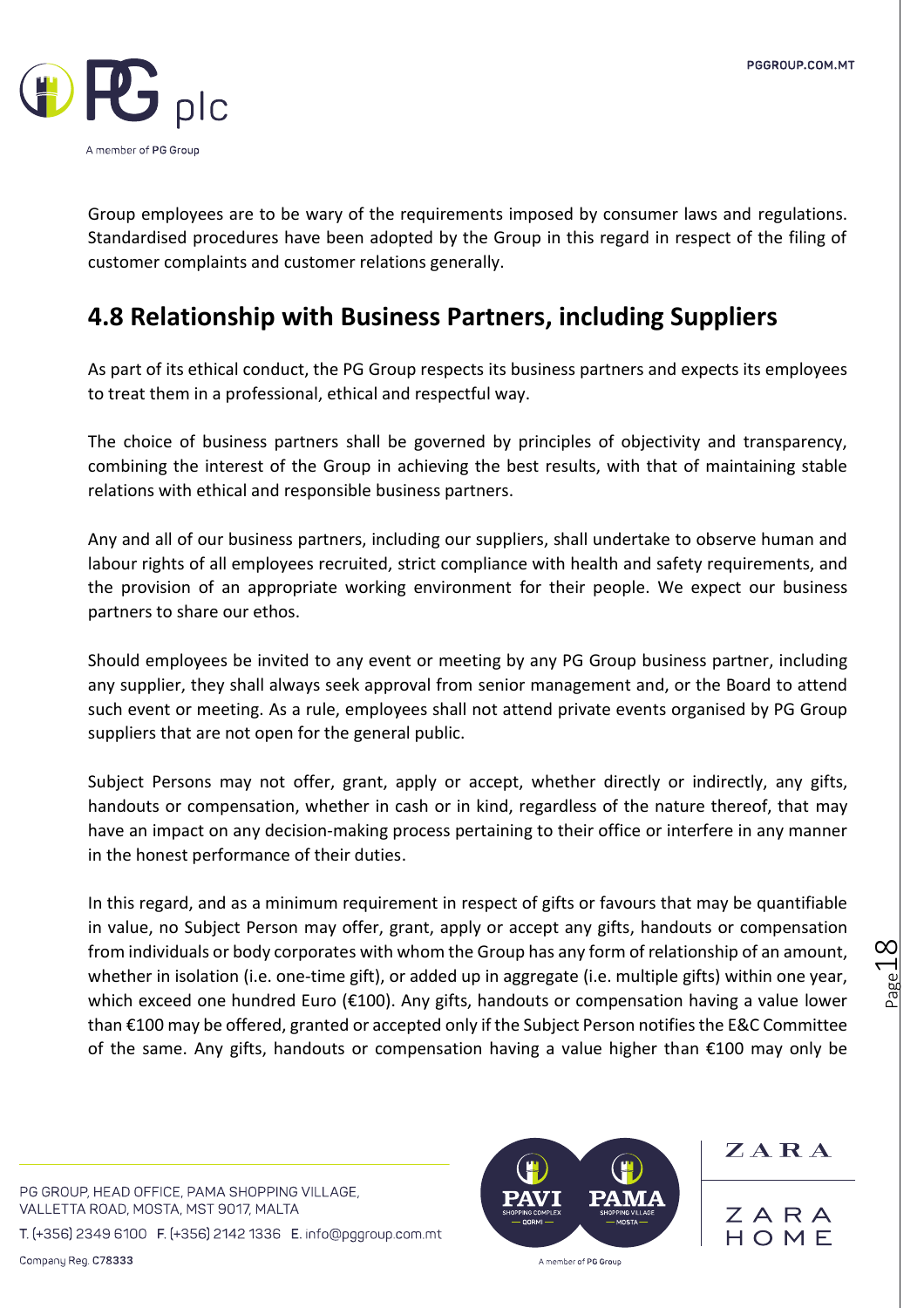

offered, granted, applied or accepted with the prior written approval of senior management and, or the Board.

If you are not clear on the quantifiable value of the gift or favour, please raise the matter with the E&C Committee.

The Group reserves the right to investigate any gift, handout or compensation at any time, whatever the nature or value, if it has any doubts as to the veracity, genuineness and correctness of the transaction.

Notwithstanding the above, cash gifts are expressly forbidden, whatever their value.

Any gifts, handouts or compensation received in breach of the provisions of this Code shall be forthwith returned and this fact must be reported immediately to the PG Group senior management. These gifts shall be donated to charity.

## **4.9 Relationship with Public Authorities**

PG Group employees shall maintain lawful, ethical and respectful relationship with local and foreign authorities and public institutions. Such employees involved in any relationship with representatives of public authorities shall have the prior express authorisation of the company for such relationship.

No Subject Person may offer, grant, demand or accept, whether directly or indirectly, any gifts or donations, favours or compensation, regardless of their nature, to or from any public authorities or public servants.

Subject Persons shall strictly refrain from making, facilitating or expediting payments, consisting of giving out money or any valuables, regardless of their amount, with a view to speeding up or sidestepping any governmental bureaucratic processes, regardless of their nature.

## **4.10 Anti-Corruption and Anti-Bribery**

PG Group has a zero-tolerance approach to corruption and bribery: we never engage in bribery or corrupt practices, and we expressly forbid our Subject Persons from engaging in any such practices.

PG GROUP, HEAD OFFICE, PAMA SHOPPING VILLAGE, VALLETTA ROAD, MOSTA, MST 9017, MALTA

T. (+356) 2349 6100 F. (+356) 2142 1336 E. info@pggroup.com.mt



 $Z A R A$ 

ZARA HOMF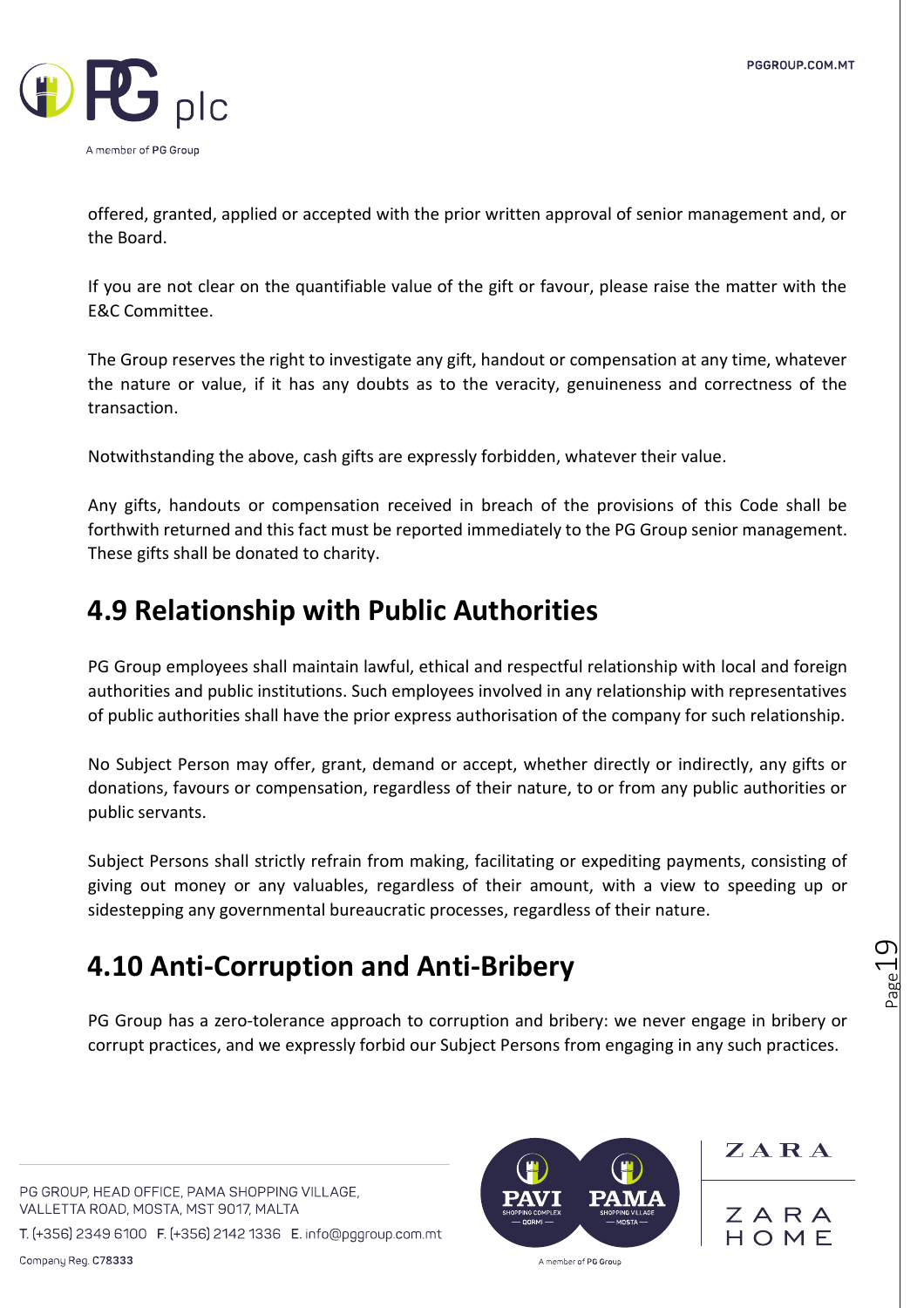

Business decisions of the Group will never be influenced by corruption and any unethical business practices.

Subject Persons should bear in mind that they should never seek to directly or indirectly unduly influence others by, for example, paying kickbacks or bribes, or partaking in any unethical and, or illegal activity that will work to tarnish the Group's good repute.

Any suspicions of bribery or corruption will be taken extremely seriously, and shall be escalated accordingly.

## **4.11 Conflicts of Interest**

Subject Persons shall avoid any situation which might entail any conflict between their personal interest and the interests of the Group. They shall also refrain from representing the Group and from taking part or having a say in any decision making wherein they may have, either directly or indirectly, either themselves or through any related party thereto, any personal interest. They may not avail themselves of their position in the Group to obtain any economic or personal benefit, nor any personal business opportunity.

PG Group respects the private life of its Subject Persons and, therefore, the private sphere of their decisions. Against the backdrop of this policy of respect, Subject Persons are required to report to the E&C Committee any suspected or actual personal conflicts of interest or any conflicts of interest involving their relatives that might jeopardise the necessary objective of professionalism of their duties within PG Group. The E&C Committee will consider the facts and circumstances of the situation to decide whether and what corrective or mitigating action would be appropriate.

### *STOP AND THINK:* **How can I prevent conflicts of interest?**

**The fact that you are thinking about this is a step in the right direction. Pose the question. Challenge your judgment.** 

**Could my personal relationships and, or interests (or those of my family and friends) influence the decision that lies before me? If the answer is "yes", it is probably a conflict. In the case of doubt, please seek guidance from the E&C Committee.** 

 $_{\rm Page}$ 20

PG GROUP, HEAD OFFICE, PAMA SHOPPING VILLAGE, VALLETTA ROAD, MOSTA, MST 9017, MALTA

T. (+356) 2349 6100 F. (+356) 2142 1336 E. info@pggroup.com.mt



ZARA

ZARA HOME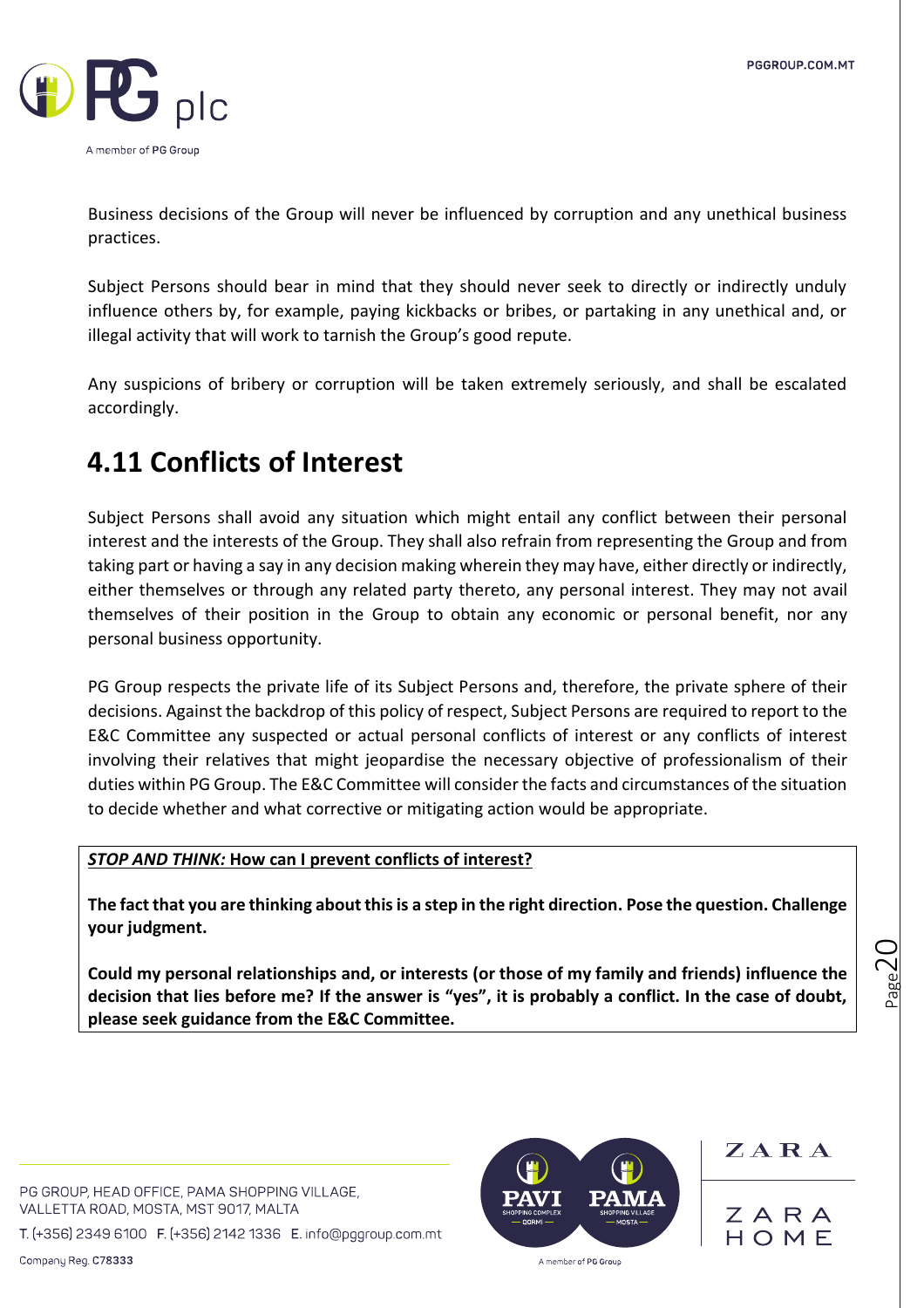

No Subject Person may render services as consultant, director, officer, employee or advisor to any of PG Group's competitors, except for such services when the rendering of such services is permitted by law. In the case of Subject Persons who are employees, and such services are to be authorised by the E&C Committee.

## **4.12 Use of the Group's Resources**

The Group shall ensure that its Subject Persons are equipped with all the relevant resources so that their work is performed in as productive and effective a manner as possible, and such as the Group may deem necessary or desirable in the circumstances.

Our assets and resources may be divided into three categories:

- **Electronic**: every employee is entrusted to appropriately utilise the Group's electronic assets (including computers, hardware, software, mobile devices and other technology and media). Be aware that any information you create, share or download onto the Group's systems as part of your job belongs to the Company. We count on our Subject Persons to safely and responsibly use the Group's technology and communications infrastructure. No unlicensed, illegal or fraudulent content may be downloaded, installed, uploaded or channelled through our systems;
- **Physical:** physical property and resources are made available to each of us to enable us to carry out our jobs. Never lend or give away these items unless you are authorised to do so by the Group's senior management and, or the Board; and
- **Intellectual Property**: as mentioned earlier, the Group has worked tirelessly to protect and grow its brand. Copyrights, trademarks and trade secrets constitute the Group's intellectual property at law. Protect the Group's intellectual property as though it were your own. And remember that the Company owns any work product (such as ideas and inventions) that you develop or design in your work and capacity as employee up to the extent permitted by law.

Subject Persons shall make efficient use of the resources of the Group solely for strict business purposes and shall not use any such resources for their own personal gain.

The Group has put in place a number of preventive and recovery measures to be undertaken in the event that any Group resource be misplaced, suffer a malfunction or be in any manner negatively impacted.

PG GROUP, HEAD OFFICE, PAMA SHOPPING VILLAGE, VALLETTA ROAD, MOSTA, MST 9017, MALTA

T. (+356) 2349 6100 F. (+356) 2142 1336 E. info@pggroup.com.mt



ZARA

ZARA HOME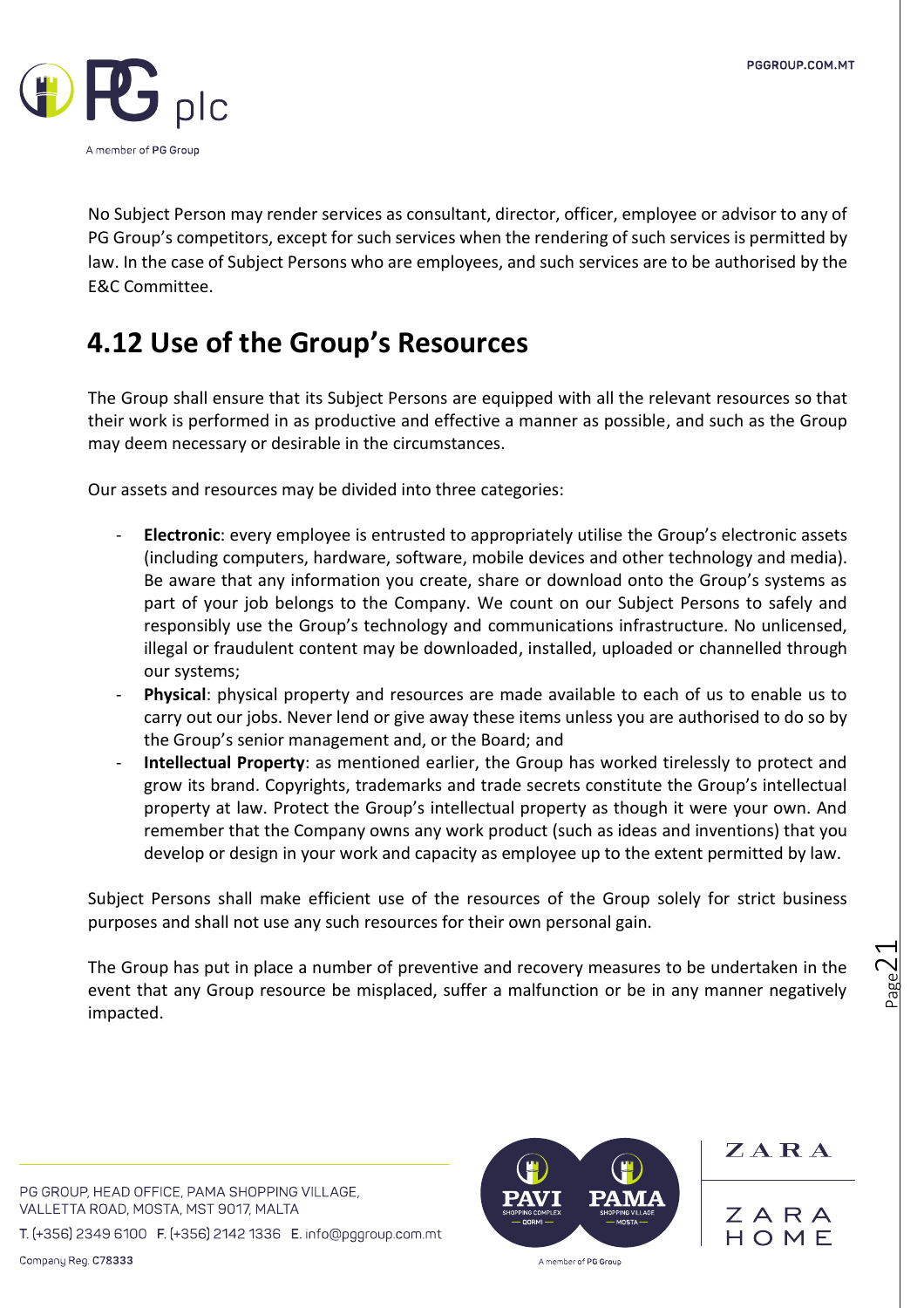

## **4.13 Our Commitment to the Environment**

PG Group acknowledges that it is an integral part of the Maltese society and hence has a footprint in our community. Therefore, we are committed to ensuring respect for the environment, minimising the environmental impact of all of our activities and encouraging among Subject Persons the culture of respect for the environment as a principle of conduct in their behaviour.

The Company is committed to offering its employees a safe and healthy working environment, and employees must commit to developing their activities in a manner that complies with environmental regulations and best practices.

## **4.14 Use of Social Media**

"Social media" includes any digital communication channels that allow individuals to create and share content and post comments. Subject Persons must comply with all applicable Group policies in their use of online media. Our policies apply to communications related to job responsibilities and to personal communications that may impact the Group. In personal activities on social media, Subject Persons should be polite, respectful, and bear in mind that one's conduct may impact the way others view who we are and what we stand for as a Group. Always protect the Group's confidential information. Subject Persons should be mindful of the content they create, share and post, remembering that the Internet is a public place. Please ensure that you use good judgment when engaging in social media.

## **Conclusion**

This Code of Conduct is one of the manners in which we put our core values into practice. It is built on the sentiment that everything that we do in connection with our work – from the smallest day-today tasks to the larger transactions – should be measured against the highest possible standards of ethical business conduct. Please respect the Code at all times and remember that we each have a personal responsibility to embody the Group's ethos into everything we do.

And, as this Code has already explained, if you have any questions or concerns, please do not hesitate to speak up.

 $_{\rm Page}$ 22

ZARA

ZARA

HOME

PG GROUP, HEAD OFFICE, PAMA SHOPPING VILLAGE, VALLETTA ROAD, MOSTA, MST 9017, MALTA

T. (+356) 2349 6100 F. (+356) 2142 1336 E. info@pggroup.com.mt

Company Reg. C78333

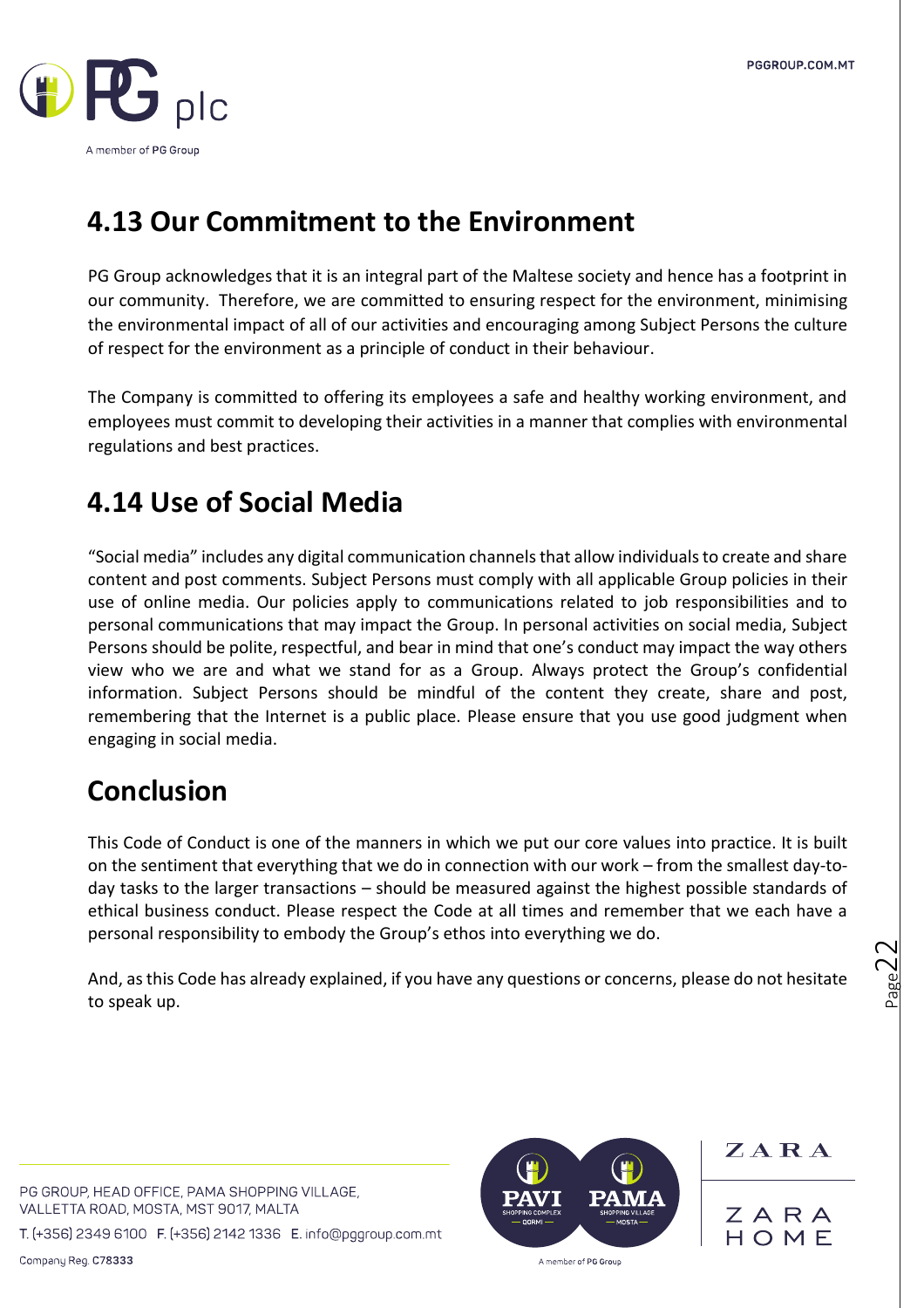

#### **Annex A – Acceptance of Code of Conduct**

I hereby declare that I have received, read and understood the PG Group Code of Conduct.

I further declare that I:

- am responsible for reading and familiarising myself with the Code in its entirety;
- understand that the Code is available on the Website and from the Human Resources department;
- must comply with the Code, as the same may change from time to time, and hereby agree to do so;
- if I am not an employee, understand that the violation of the Code may result in the termination of my contract of service with the Group, as well as legal action;
- if I am an employee, understand that the violation of the Code may result in disciplinary action that will vary depending on the circumstances and may include, alone or in combination, a warning, suspension or even termination of employment and legal action; and
- if I am an employee, acknowledge that abiding by the Code, as the same may change from time to time, is a condition of my employment.

\_\_\_\_\_\_\_\_\_\_\_\_\_\_\_\_\_\_\_\_\_\_\_\_\_\_\_\_\_\_\_\_\_\_\_\_ SIGNATORY'S NAME AND ROLE

\_\_\_\_\_\_\_\_\_\_\_\_\_\_\_\_\_\_\_\_\_\_\_\_\_\_\_\_\_\_\_\_\_\_\_\_ SIGNATURE

Date:

PG GROUP, HEAD OFFICE, PAMA SHOPPING VILLAGE, VALLETTA ROAD, MOSTA, MST 9017, MALTA

T. (+356) 2349 6100 F. (+356) 2142 1336 E. info@pggroup.com.mt



ZARA ZARA HOMF